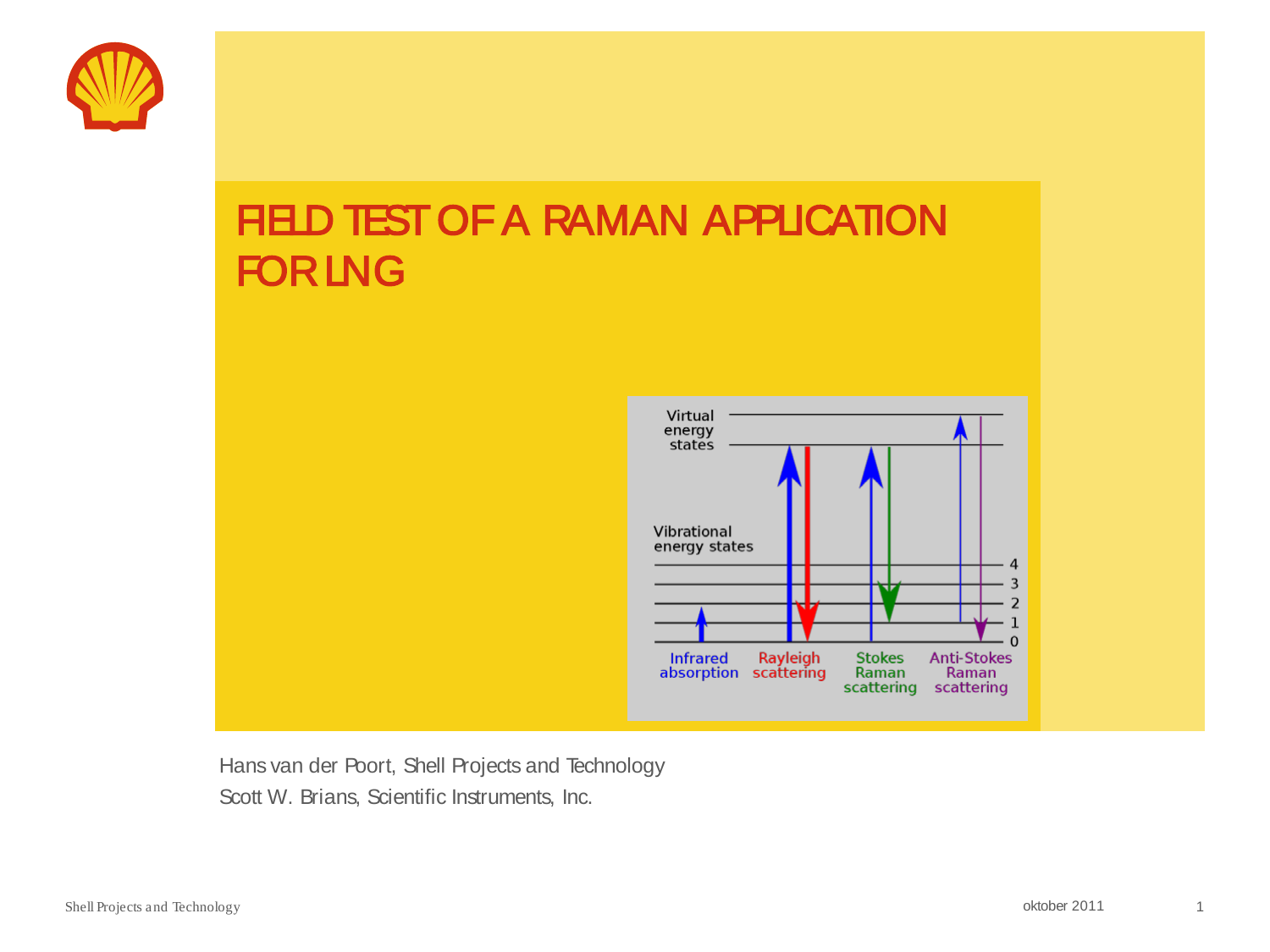## RAMAN PHYSICS







Unique **Bonding Structure** Vibrational Mode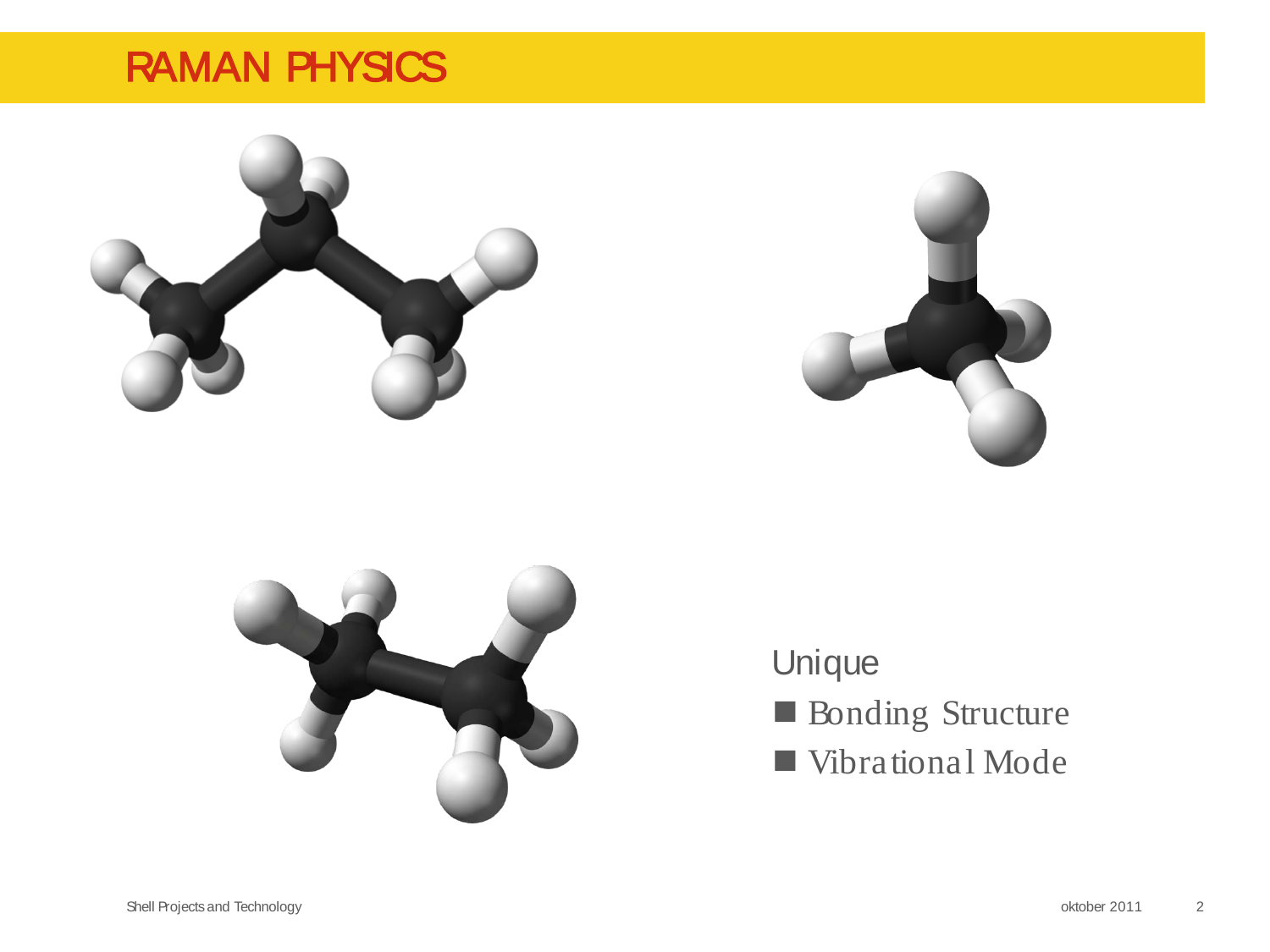# RAMAN SCATTERING

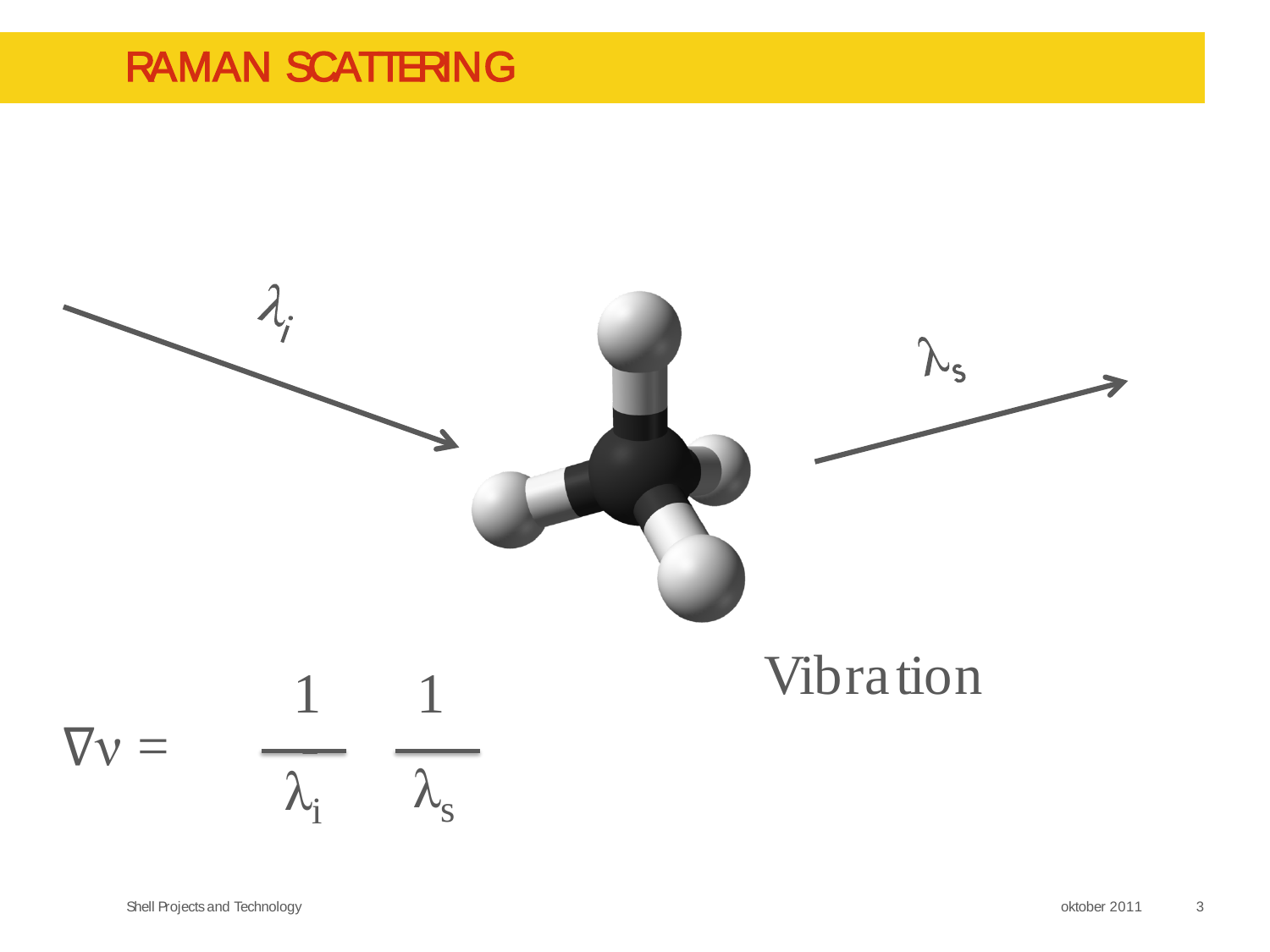# RAMAN SPECTROSCOPY

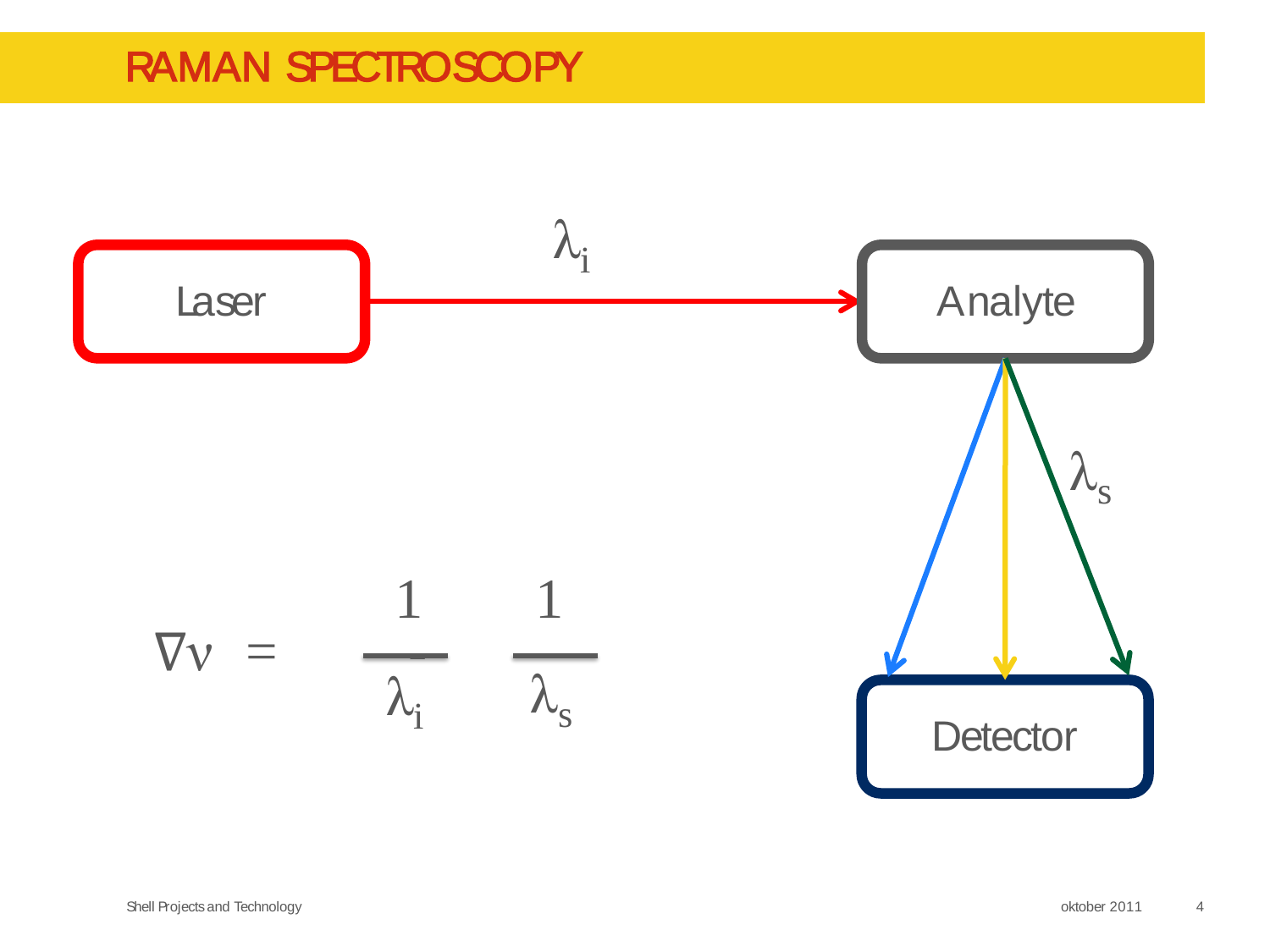# RAMAN SPECTROSCOPY EQUIPMENT

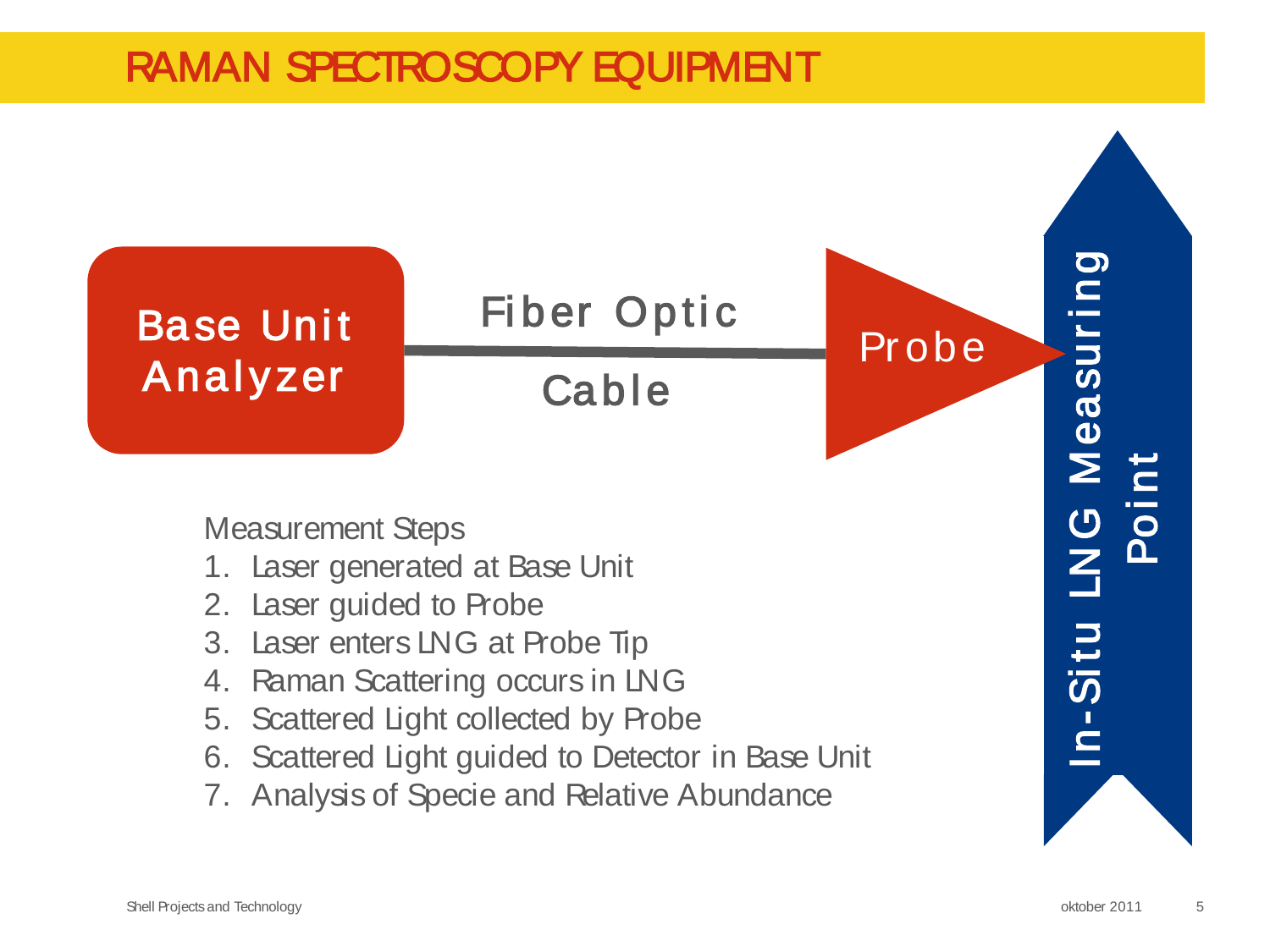#### RAMAN BASICS

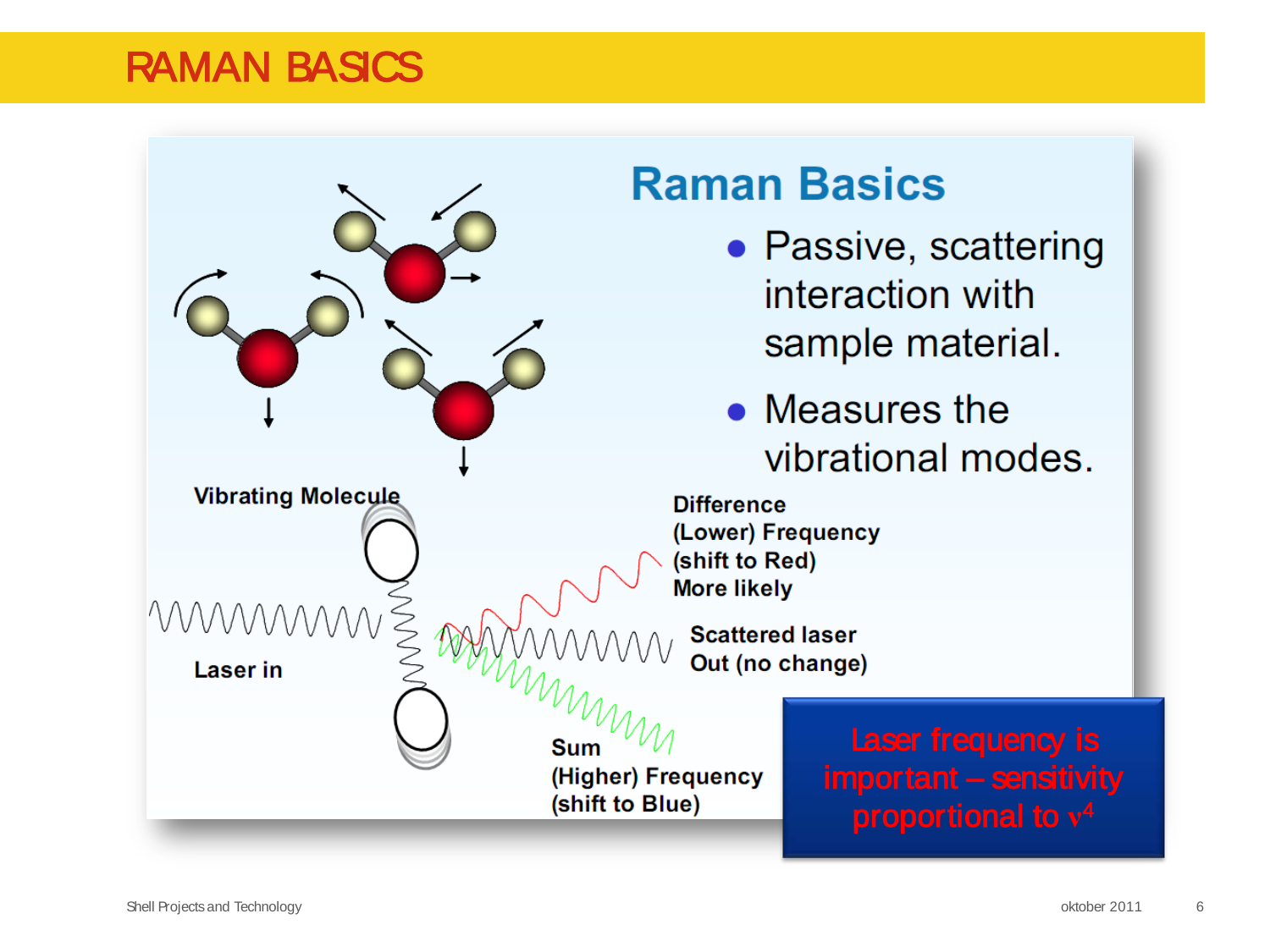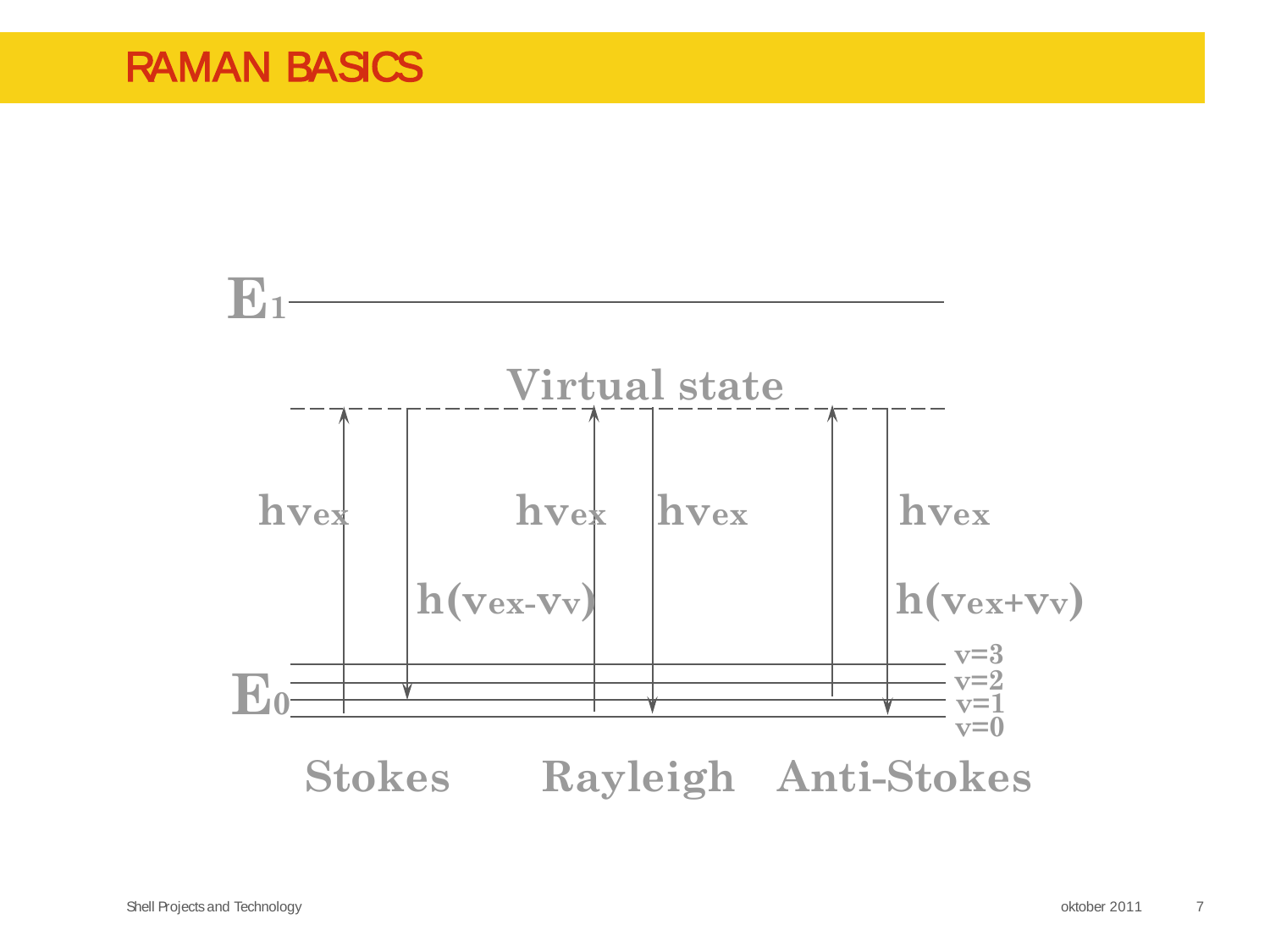# RAMAN COMPARED TO MID-IR



Raman spectroscopy provides information on the chemical make-up of molecules by observing the vibrational energies of the molecules.

Raman is complementary to mid-IR BUT different intensities and selectivity.

Raman spectra tend to be less duttered than IR, much less affected by water.

The Chemical Specificity of mid-IR, but with the ease of implementation and sampling of **NIR!**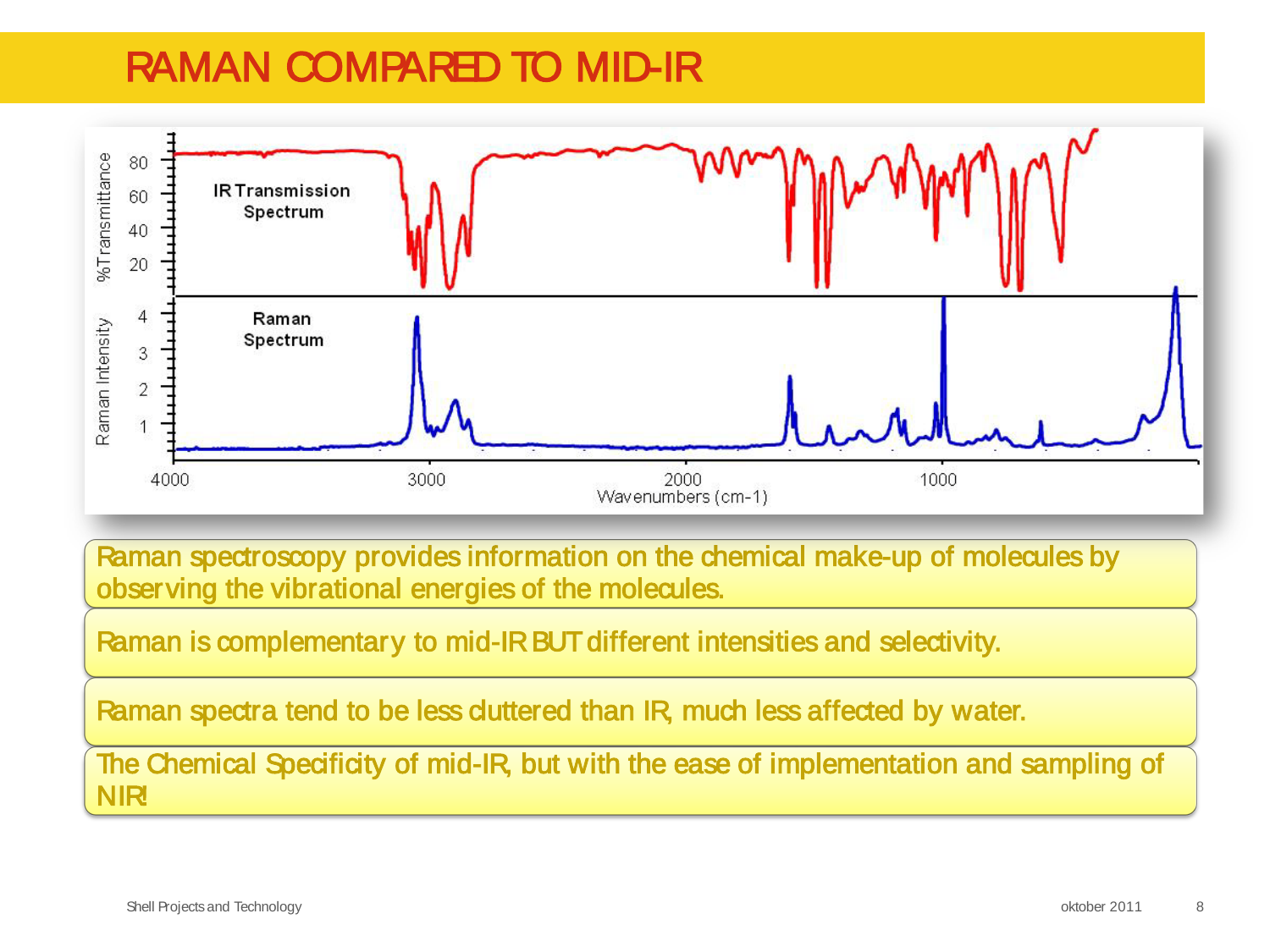# LNG RAMAN SPECTRUM

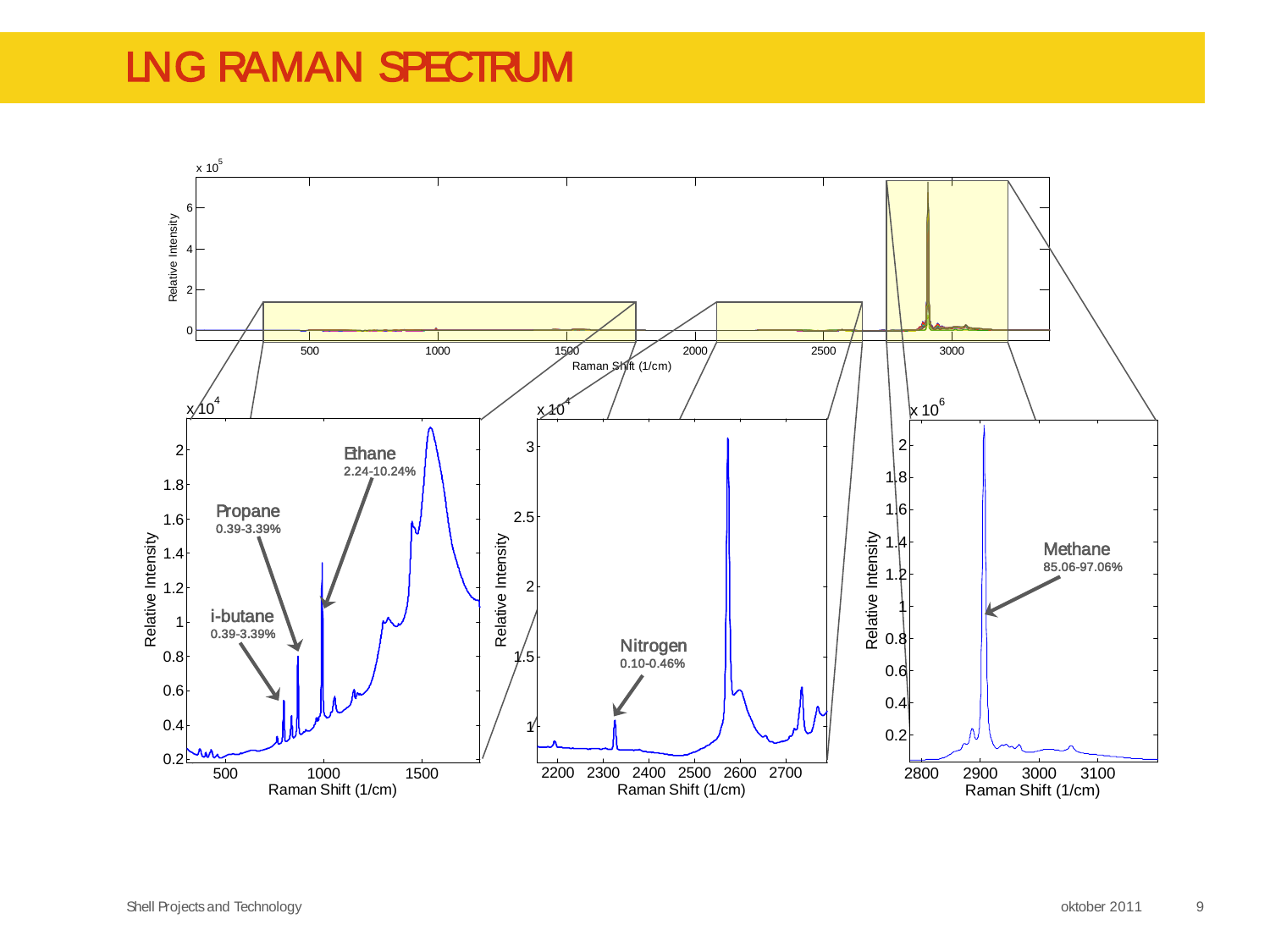# WHY USE RAMAN SPECTROSCOPY?

- Combines advantages of NIR and mid-IR
- Sample through common windows / containers glass, sapphire, polymer
- Utilize fiber-optics
- Direct insertion of immersion probes into process
- **Fast analysis**
- No sample preparation
- Aqueous Samples easy
- **Specificity for robust methods**
- Univariate or multivariate calibrations
- The only? technique that can quantify diatomics without removing sample from process



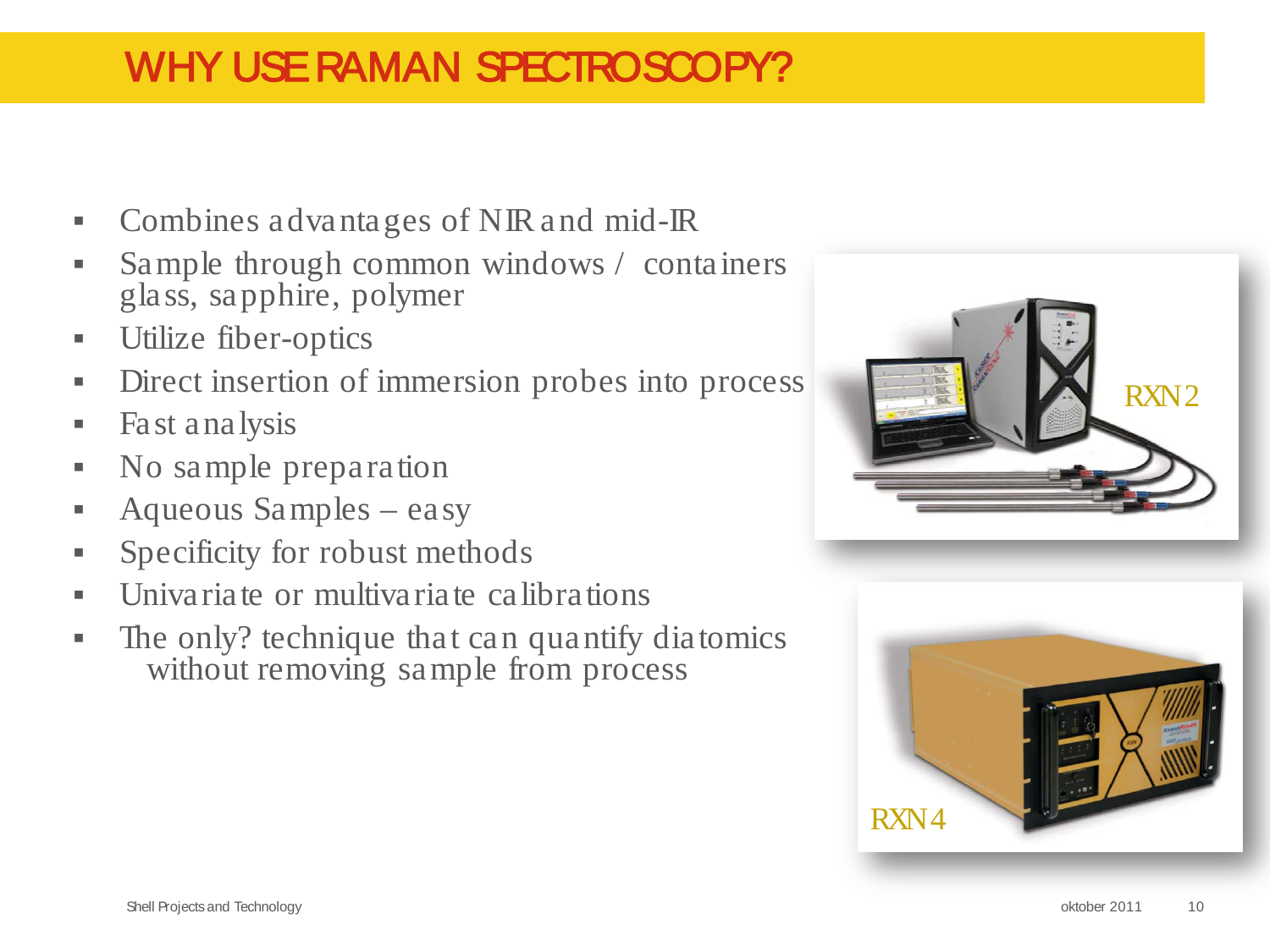# TEST LOCATION

Test location at Hazira LNG Terminal in India.

**History** 

- Started with manual sampling  $(2005)$
- **Piston sampler with GC (2008)**
- **Raman** testing

Reason to select Hazira

■ Wide range of cargoes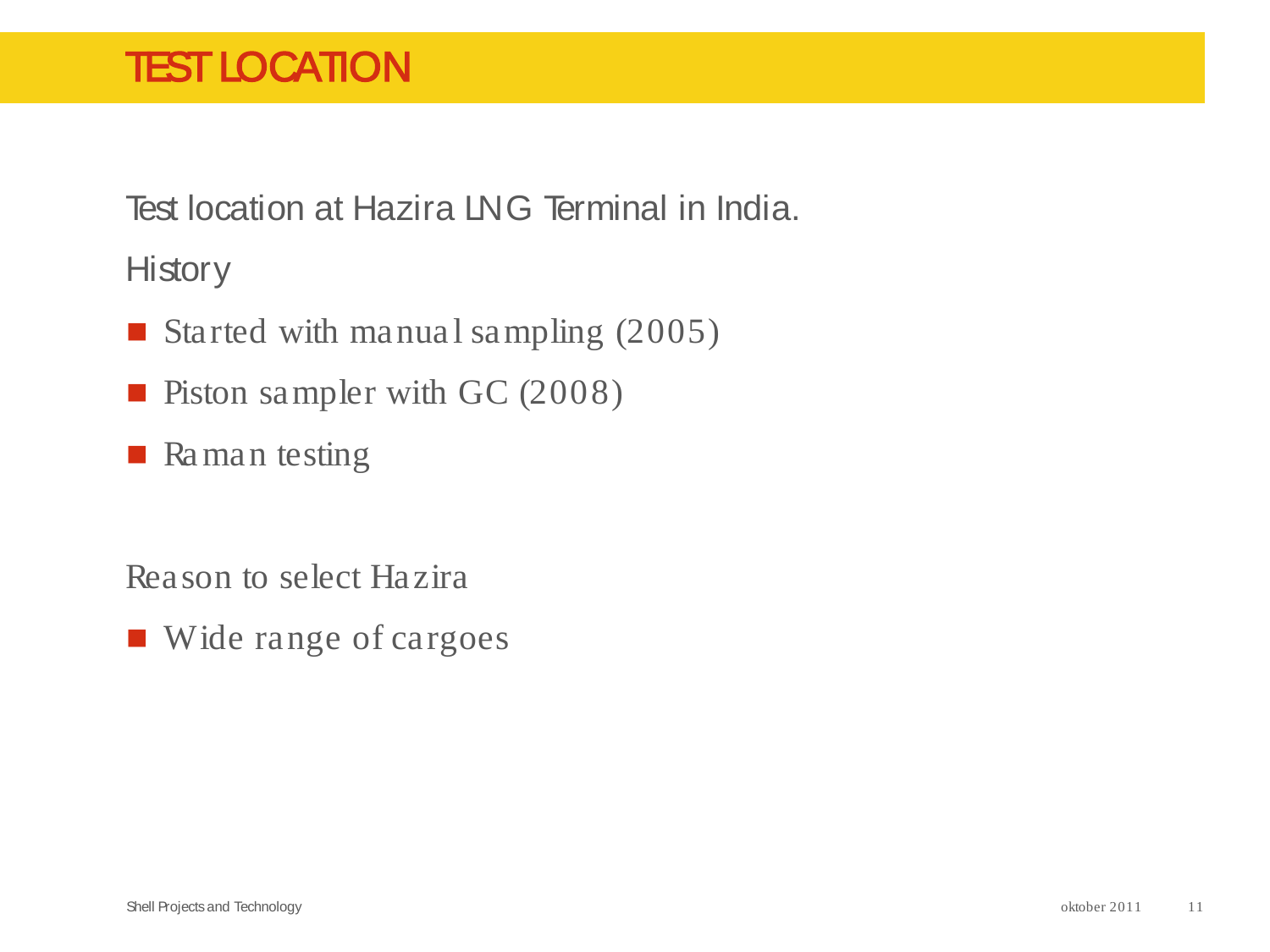The Raman spectroscope, holding the laser source is installed in the Jetty substation located over 300 meters from the sampling point.

Sample probe is installed next to the off-take for the LNG sampling system in order to be able to properly compare the results of the Raman against the online GC.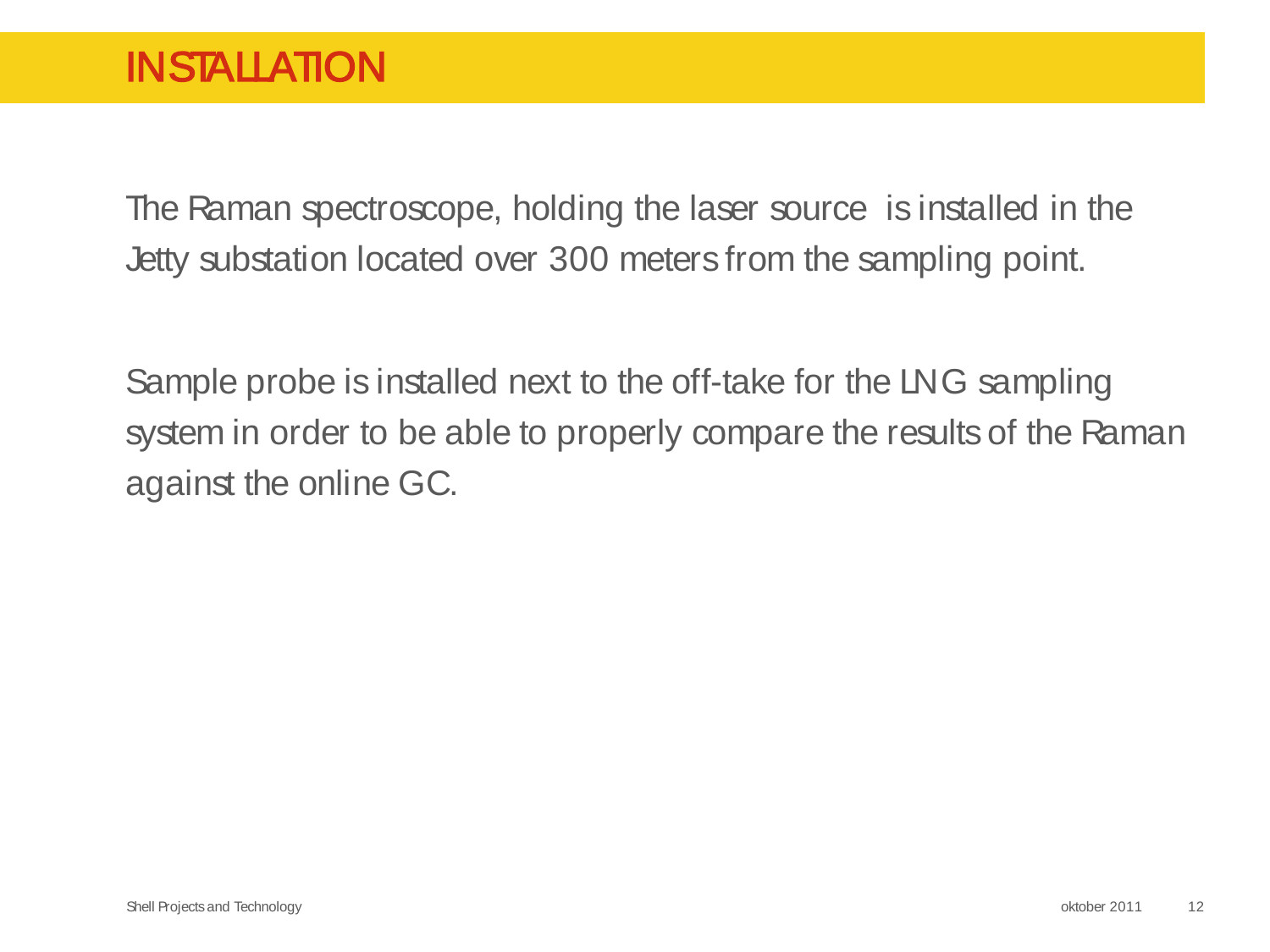# **INSTALLATION**

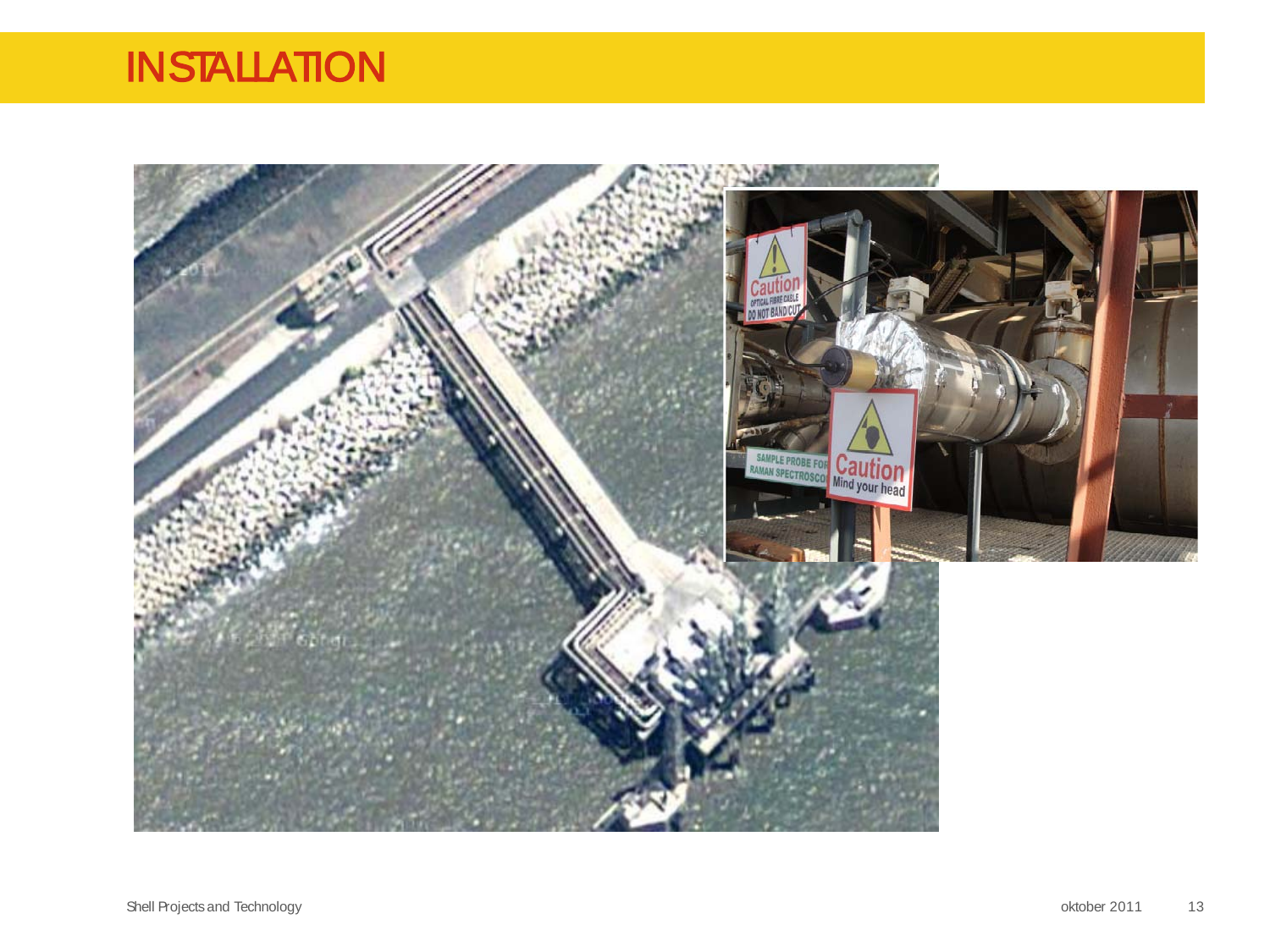The repeatability of the online GC was determined during the initial phase of the Raman test.

For this a certified calibration gas was analyzed 60 times with the online GC.

The repeatability was calculated using the algorithm as described in ISO 6974-5.

All repeatability's for the individual components did meet the international criteria of both ISO 6974 and GPA 2261 for all components.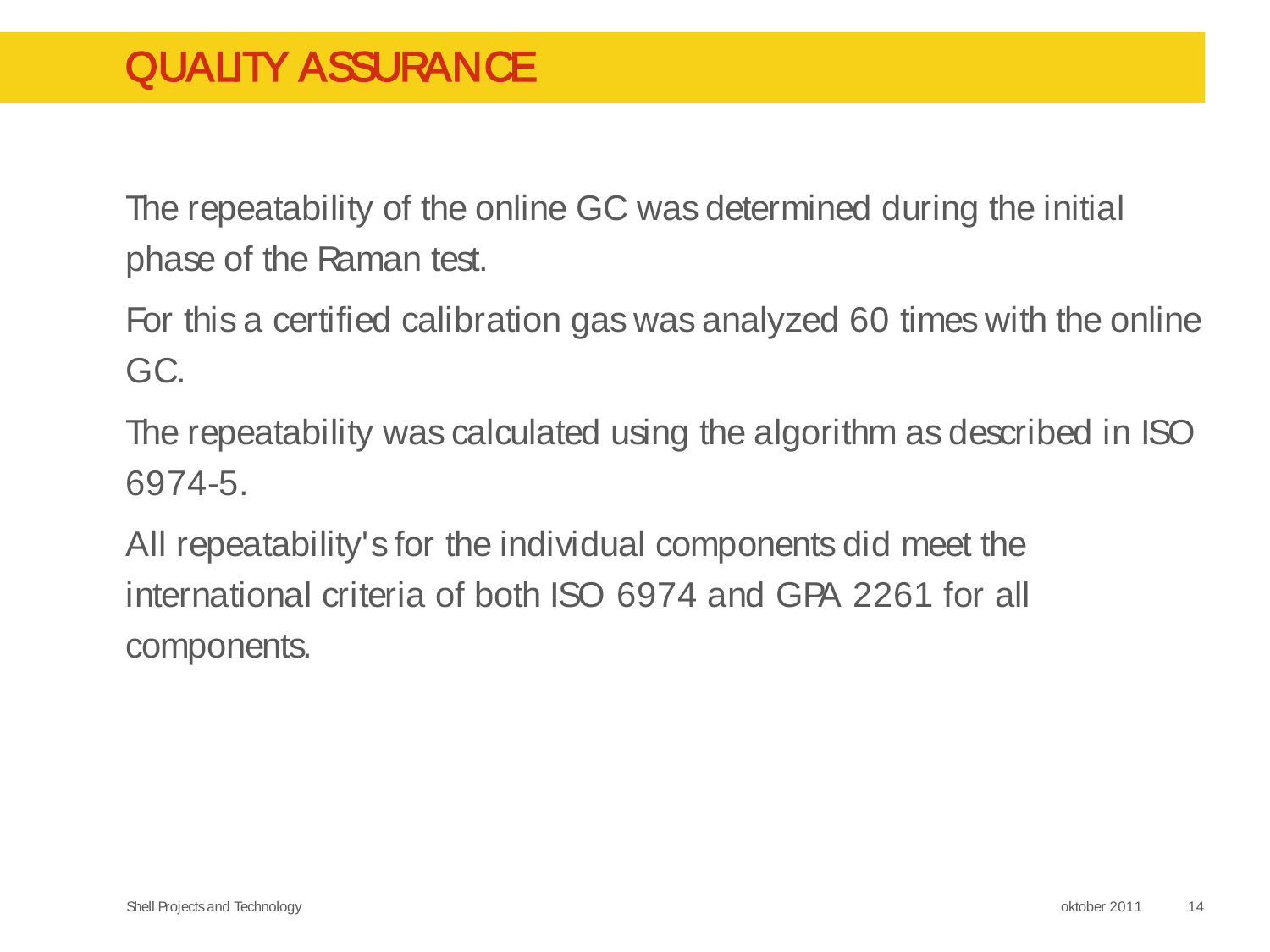# QUALITY ASSURANCE

#### Repeatability result on Methane for online GC



#### "R" is based on ISO 6974-5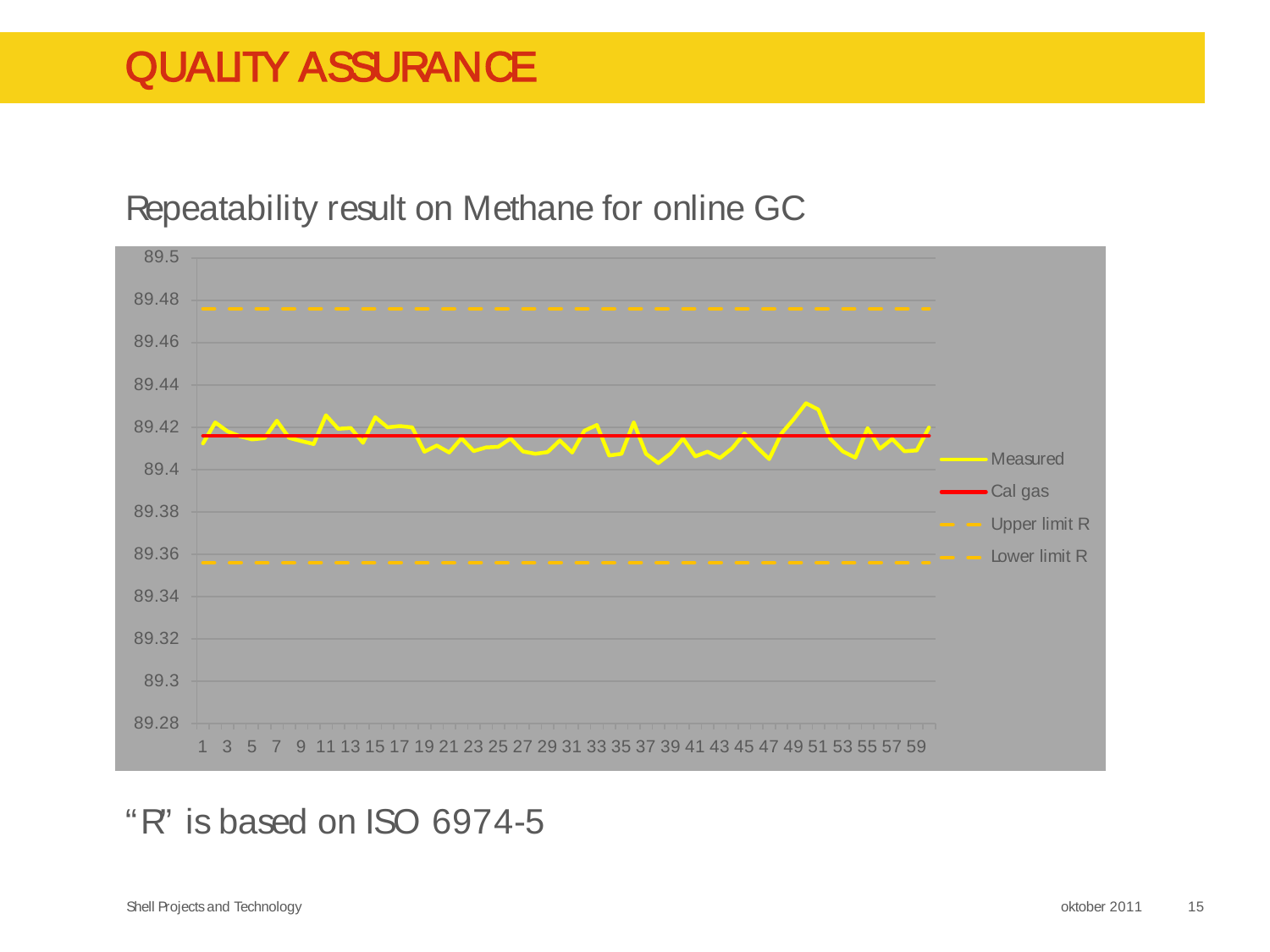# QUALITY ASSURANCE

Online versus offline GC

- Additionally the online and offline GC analyses results were compared
- As criteria we have used the Reproducibility of ISO 6974-3 (offline) and ISO 6974-5 (online)  $(\sqrt{(0.07^2+0.18^2)})$ .
- $\blacksquare$  The delta plot shows that we do not have any significant difference between the laboratory and online samples.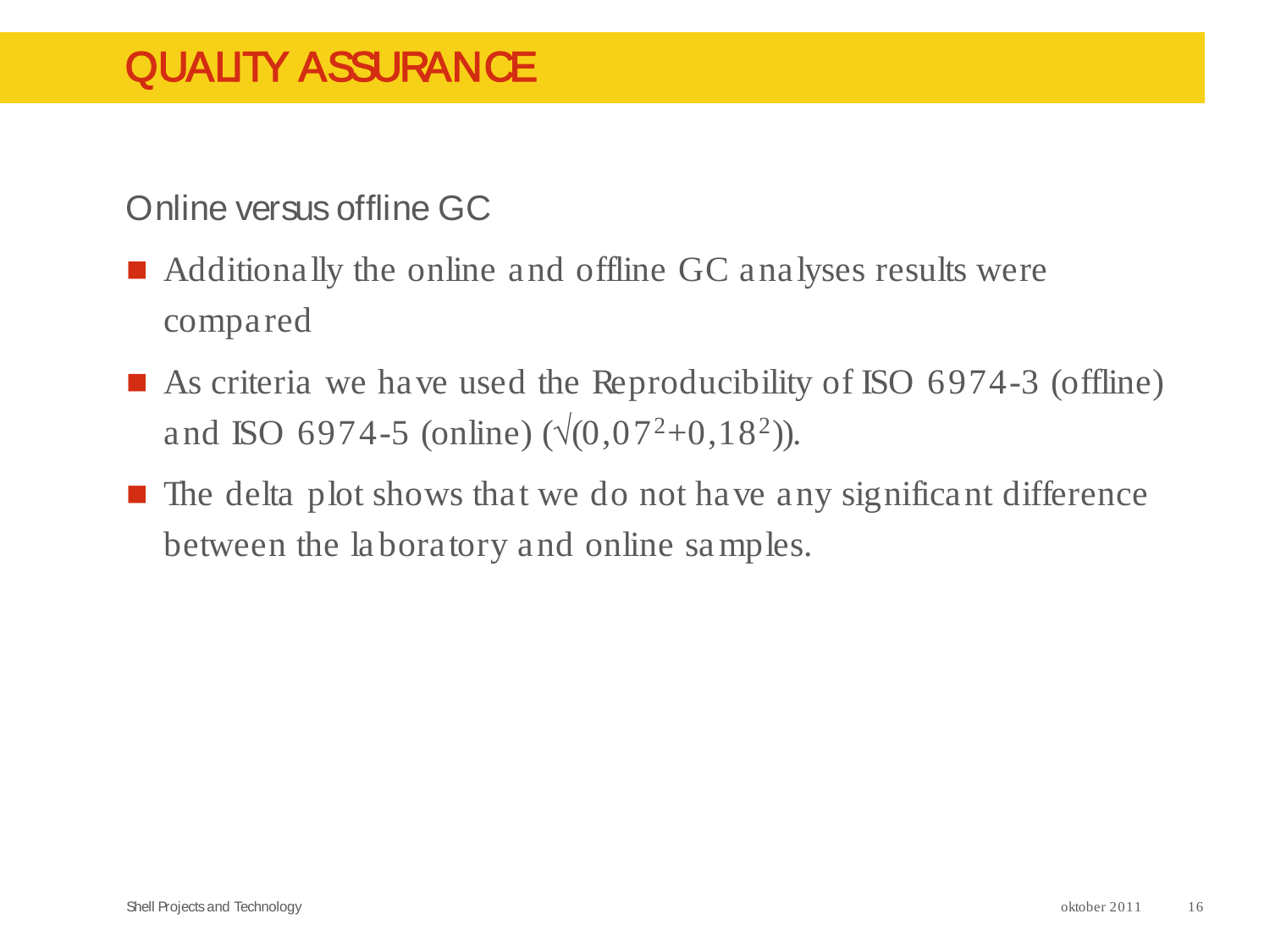# QUALITY ASSURANCE

#### Online compared to offline for Methane

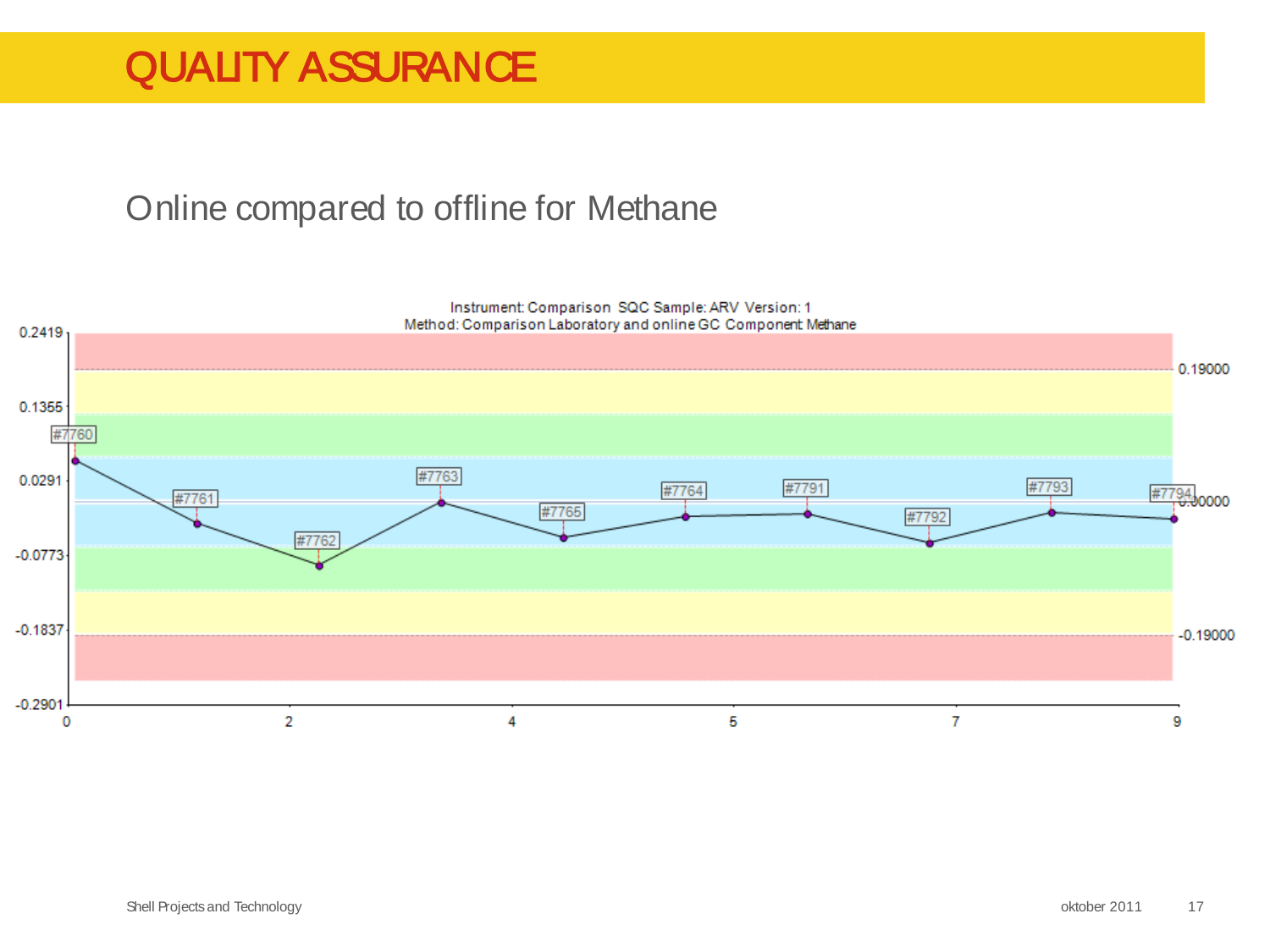The initial results of the Raman test showed a significant offset in the composition compared to the online GC analyses data.

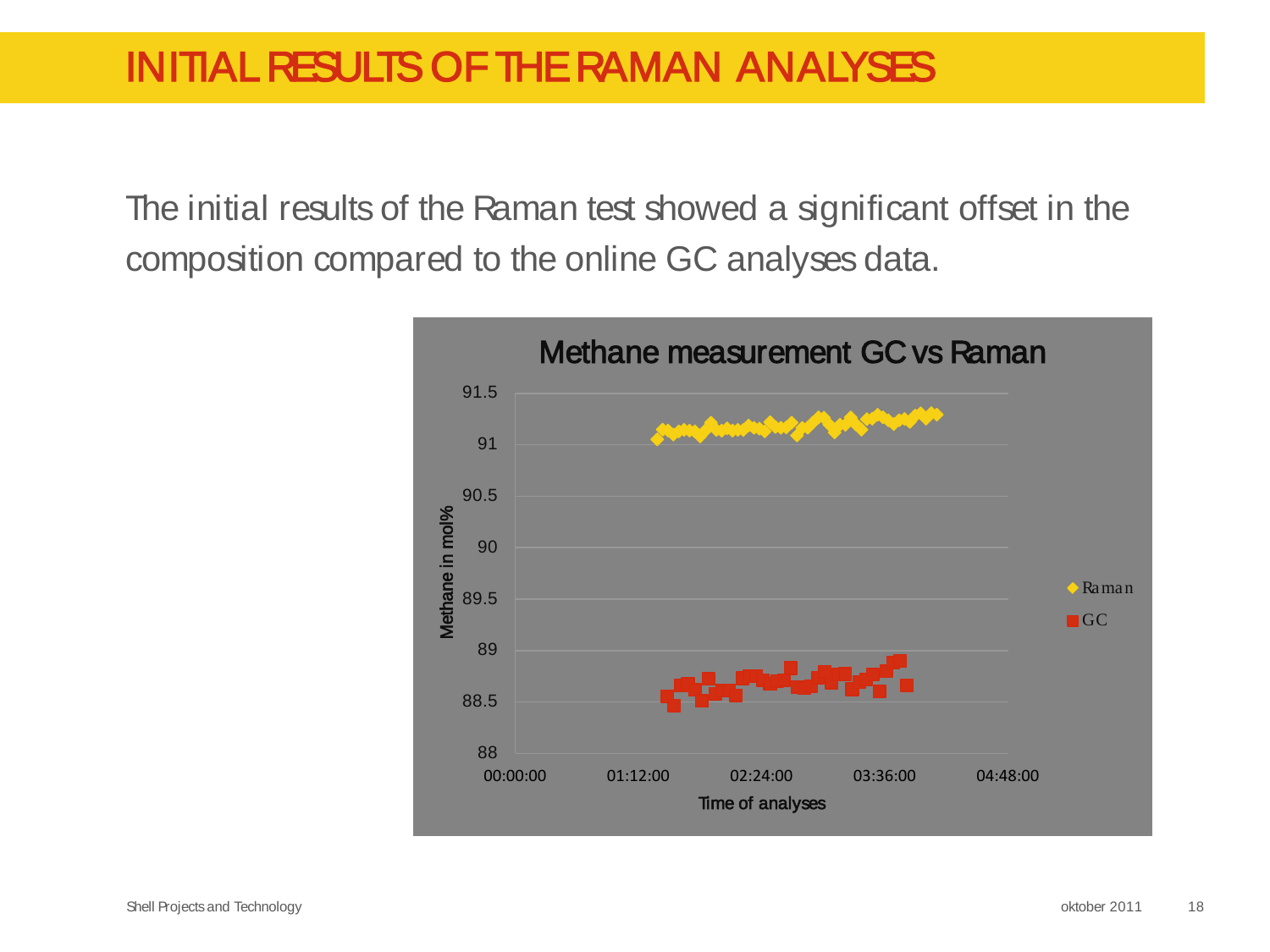# INITIAL RESULTS OF THE RAMAN ANALYSES

Initial reasons for problems

- $\blacksquare$  The vendor expected a number of reasons for the initial significant deviation of results.
	- Calibration of the fiber optics and probe.
	- Fouling on the optical windows inside the spectrograph.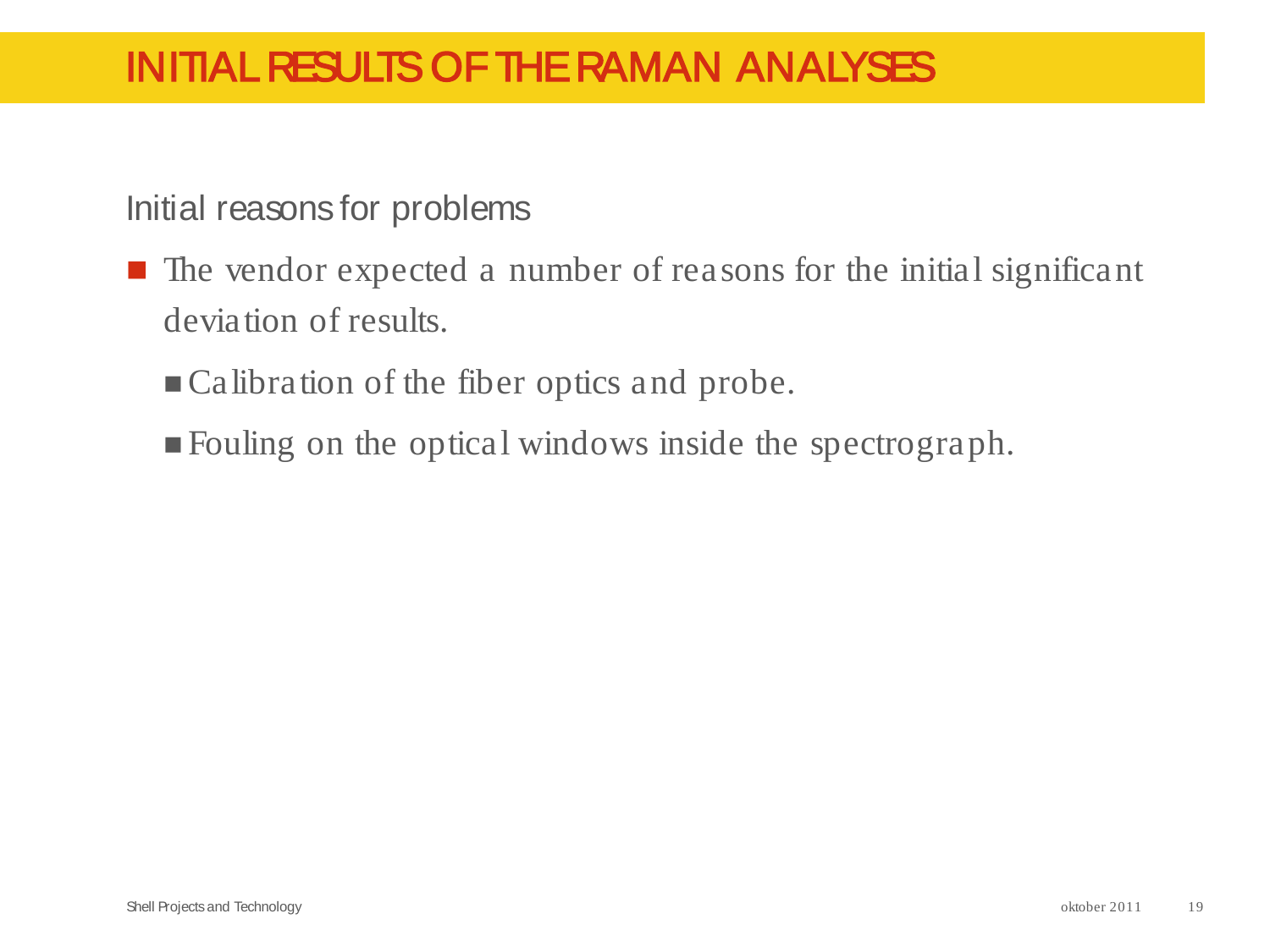Calibration of the fiber optics and probe

- During the initial installation of the Raman system, the vendor has to correct for any intensity losses caused by the fiber optics and the sample probe this was not properly done, an incorrect correction spectrum was used to subtract the noise of the fibers from the main Raman spectra.
- Unfortunately this was done before the raw data was saved, making it impossible to reprocess the data.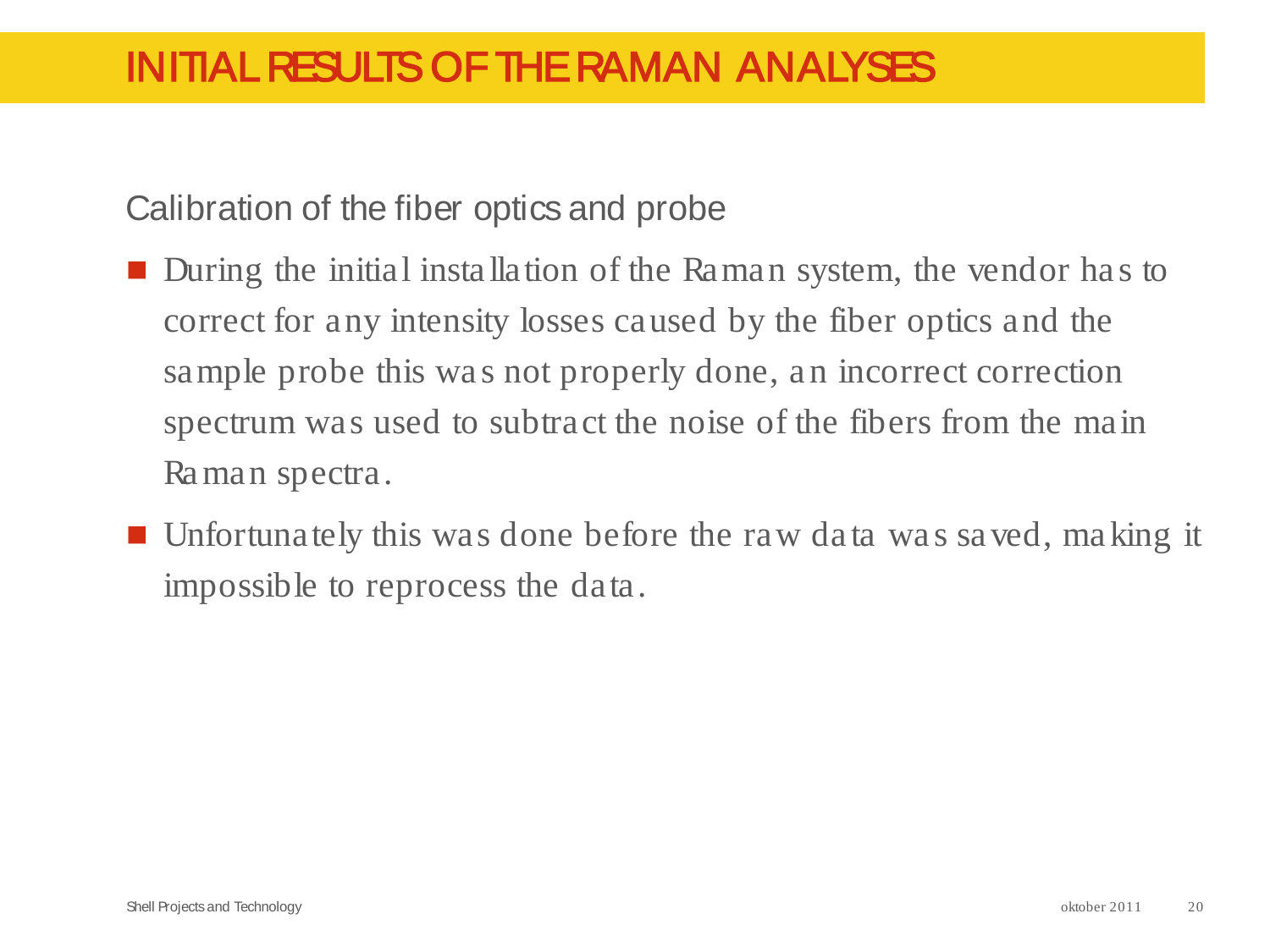## INITIAL RESULTS OF THE RAMAN ANALYSES

Fouling on the optical windows inside the spectrograph

■ An epoxy resin used to fix an optical window that was installed just before the main CCD camera detector appeared to have released chemical vapors. The vapors deposited on the CCD camera. This caused the Raman peaks in the spectrum to display a slight tailing.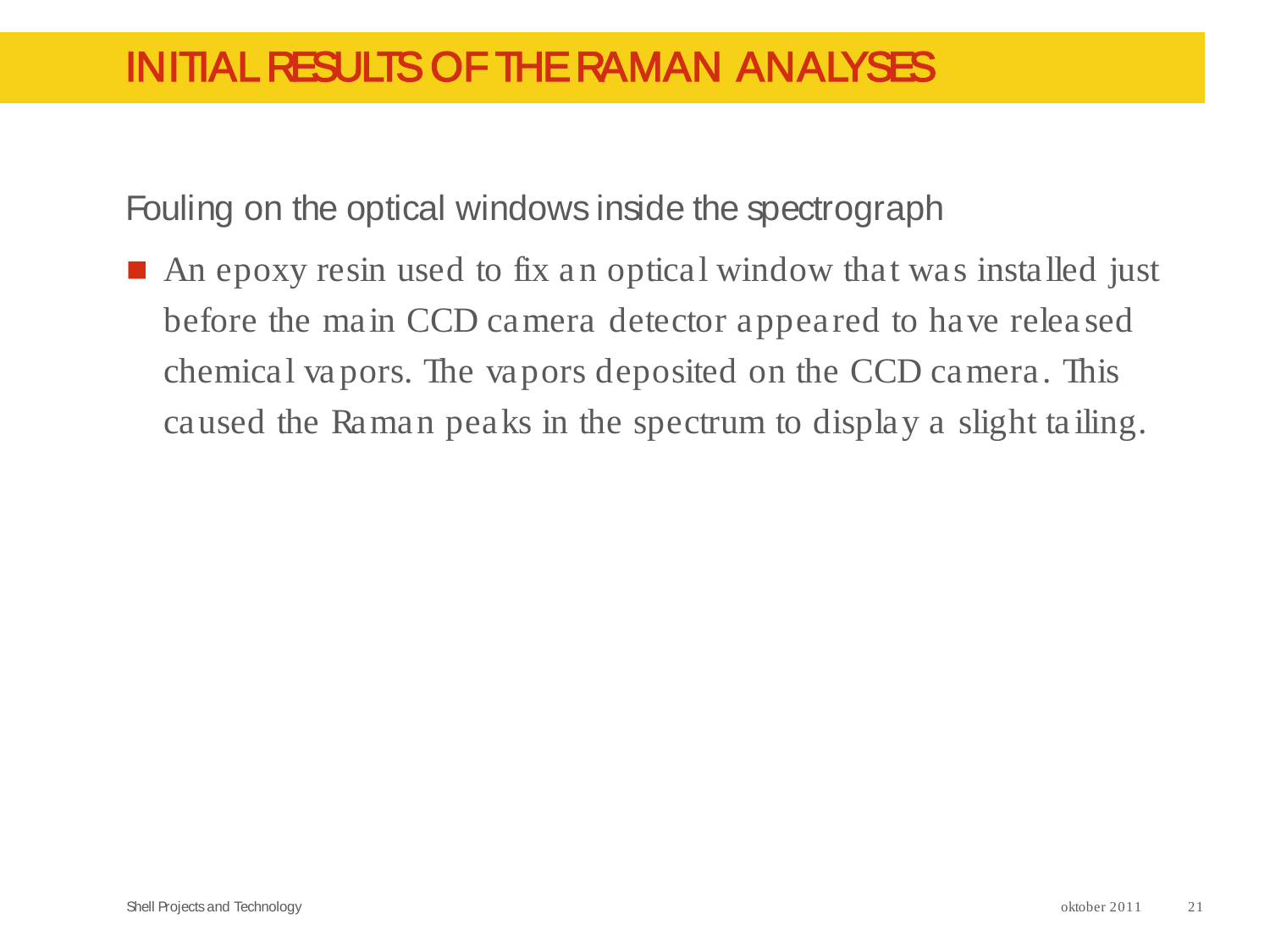# NEW TEST RESULTS OF RAMAN ON GHV

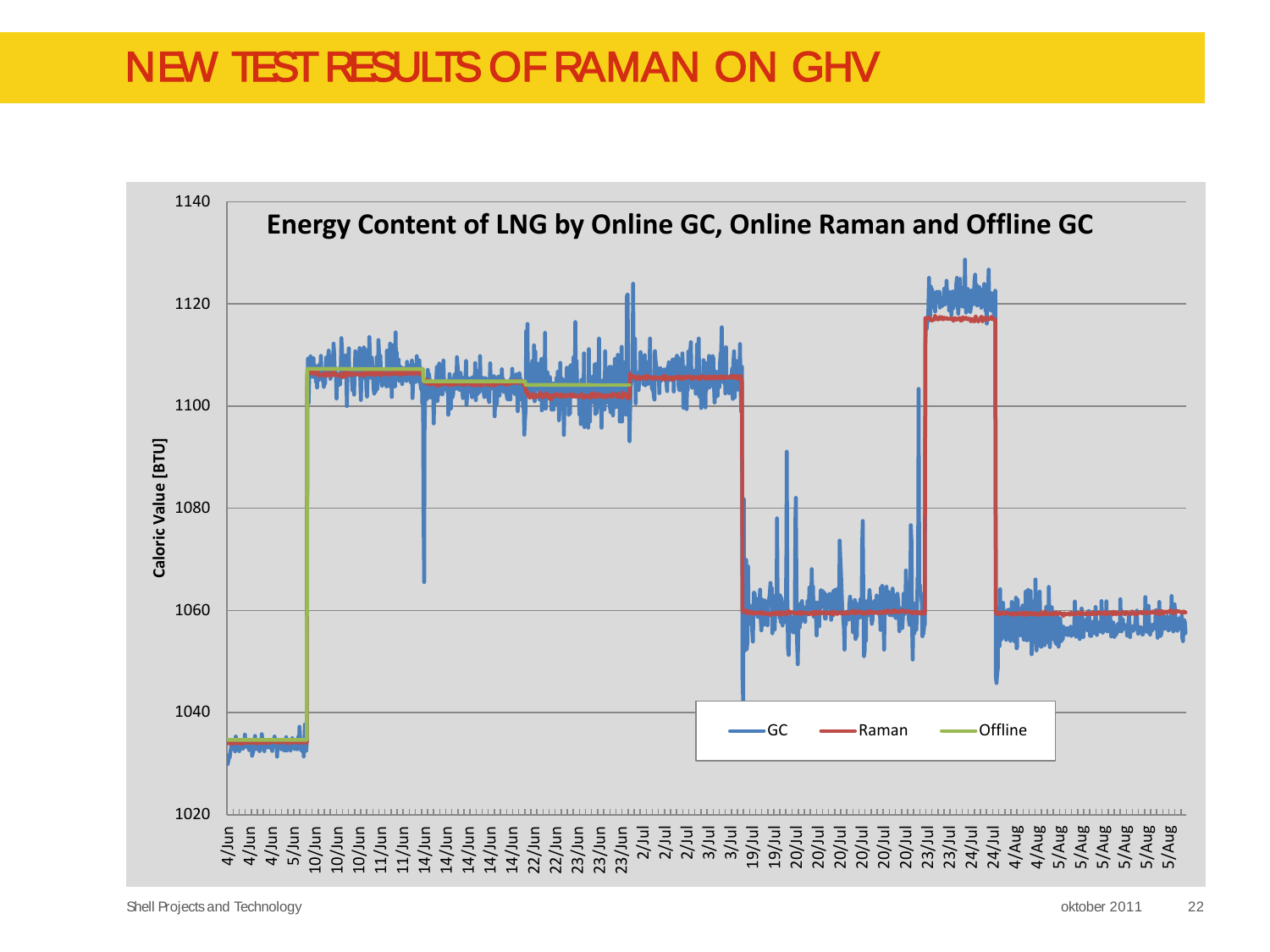# NEW TEST RESULTS OF RAMAN ON GHV

The new test results have demonstrated the repeatability of the Raman on the GHV to be  $0.020\%$  relative.

Relative standard deviation for the GHV is 0.20% using the conventional method (Raman 10 times better compared to the conventional custody transfer method).

No significant deviation in bias compared to the online GC (based on ttest).

\*results based on one unloading (14-6) with 166 measurements, 2 outliers removed due to GC communication failure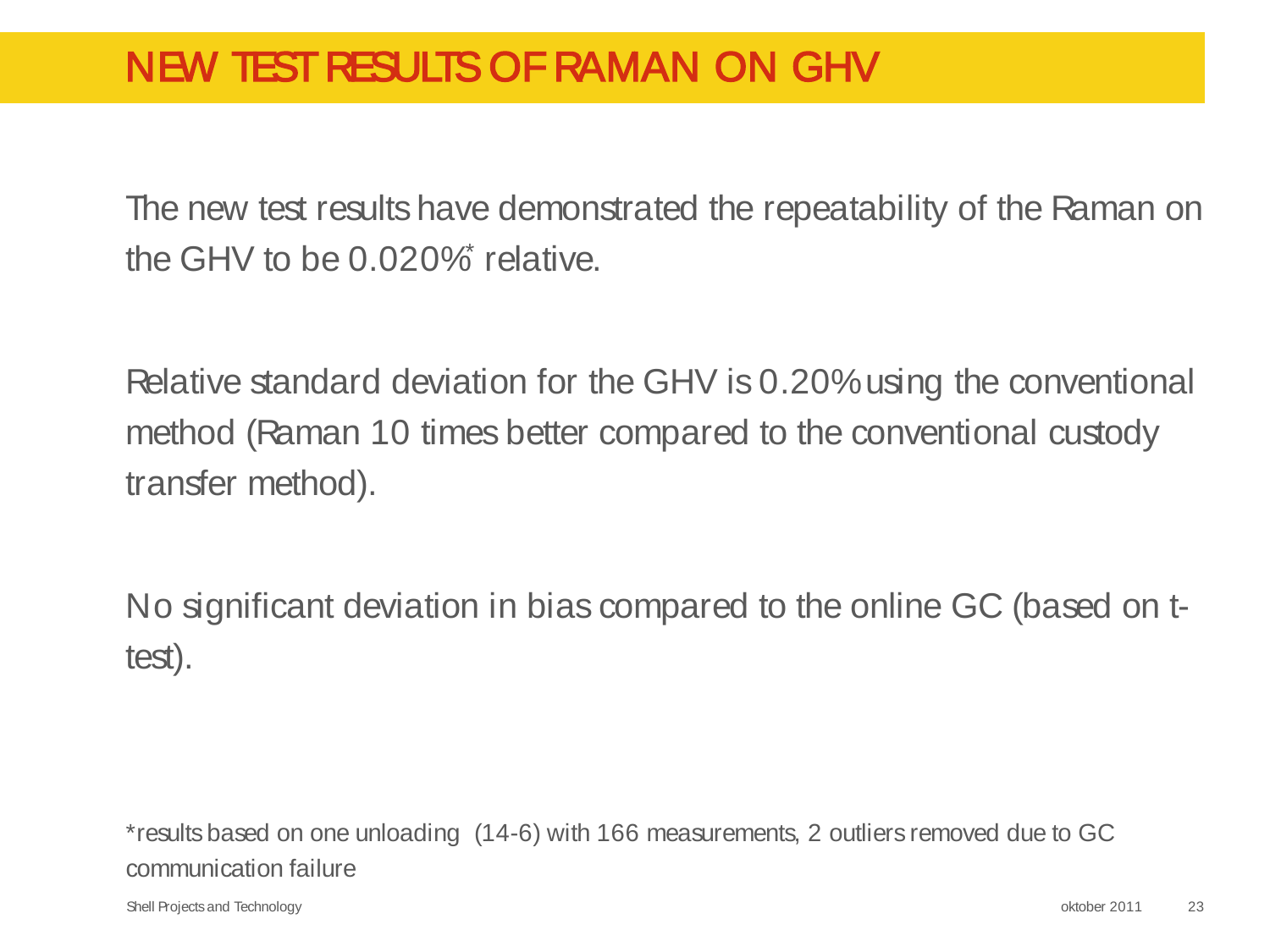Although the tests are looking promising, the lower concentrations of the heavy hydrocarbons and nitrogen are not being detected properly . This is due to the low concentrations (0-100ppm).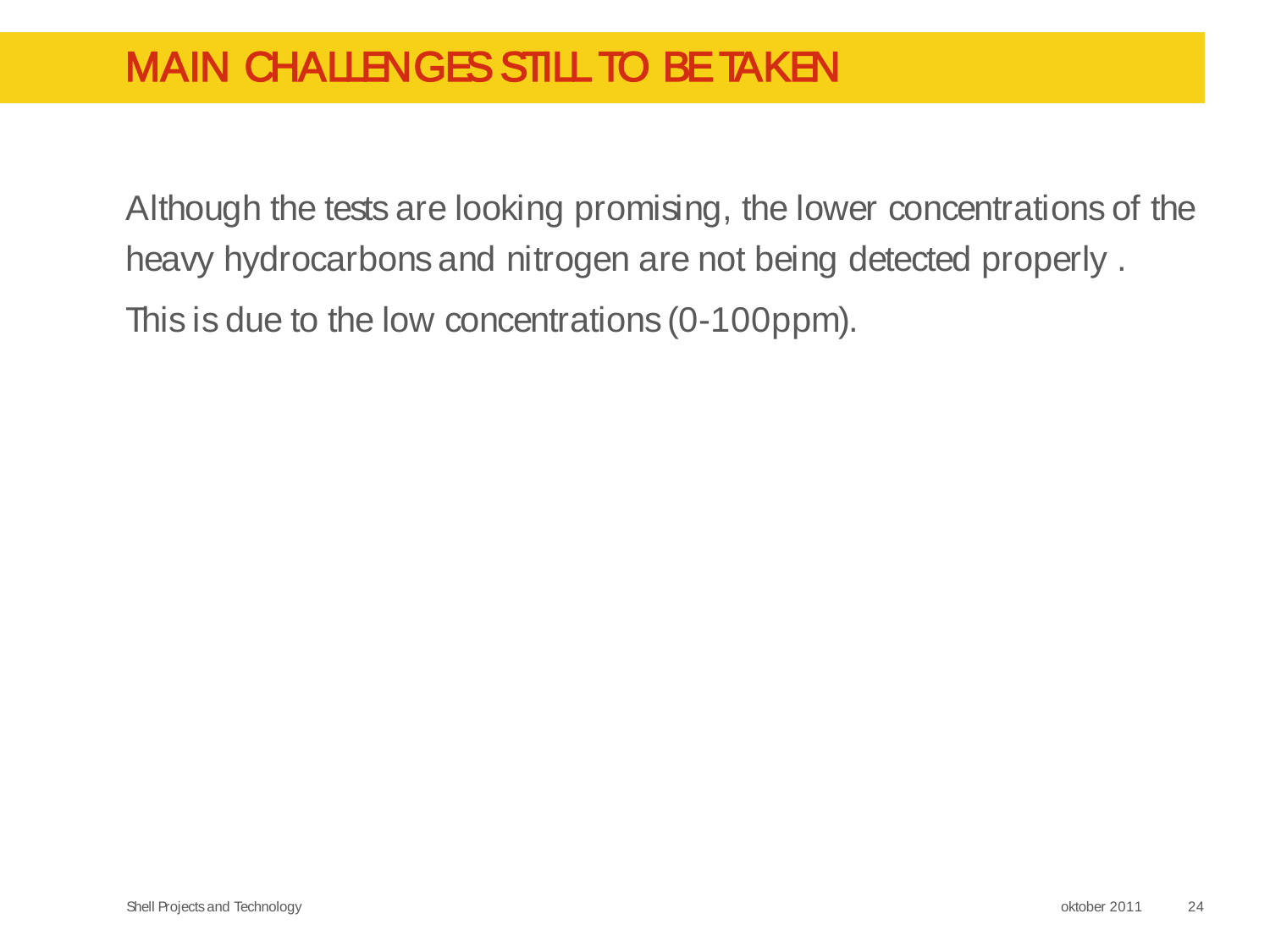Results of  $C_5$ 

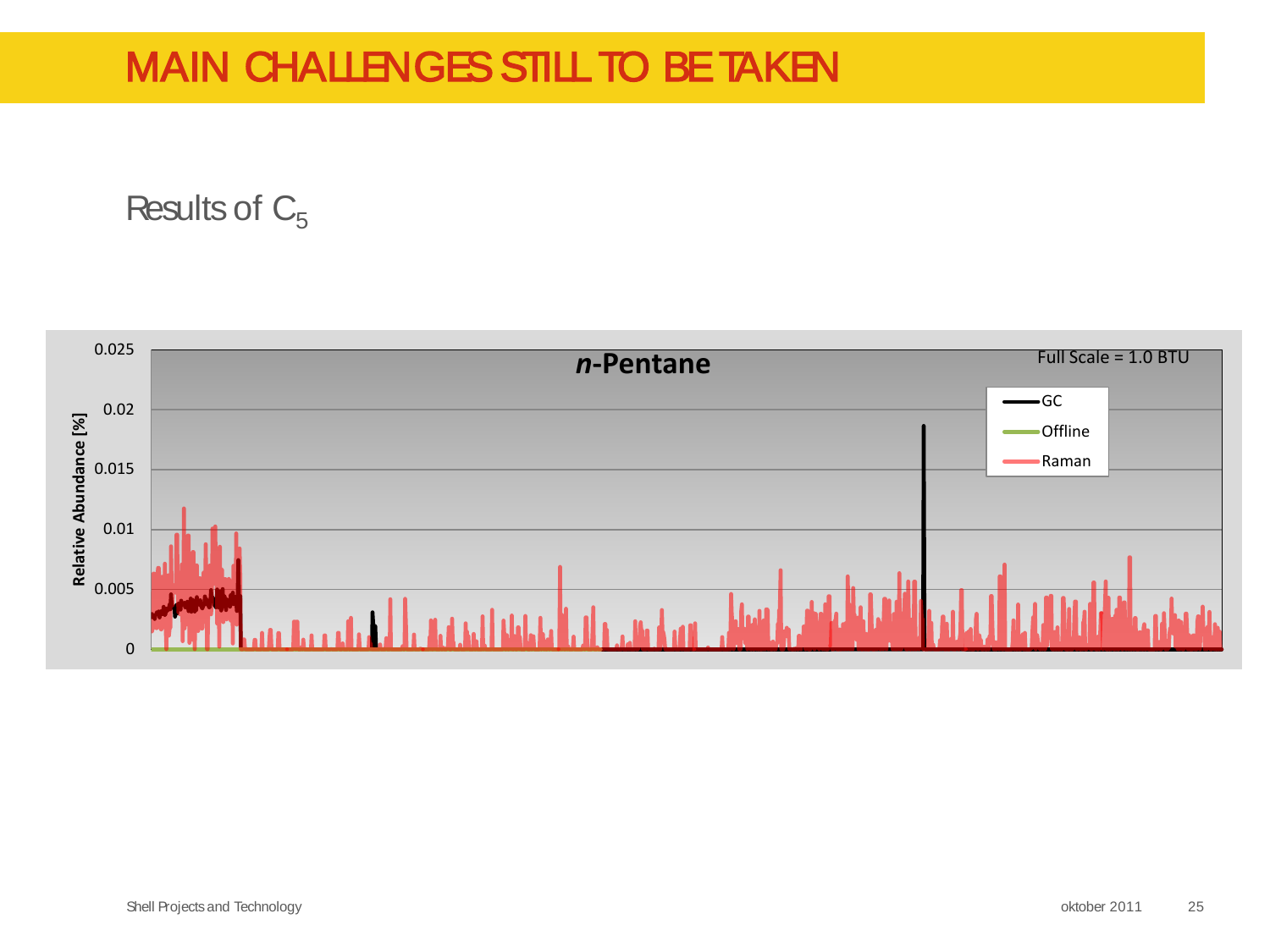#### Results of Nitrogen

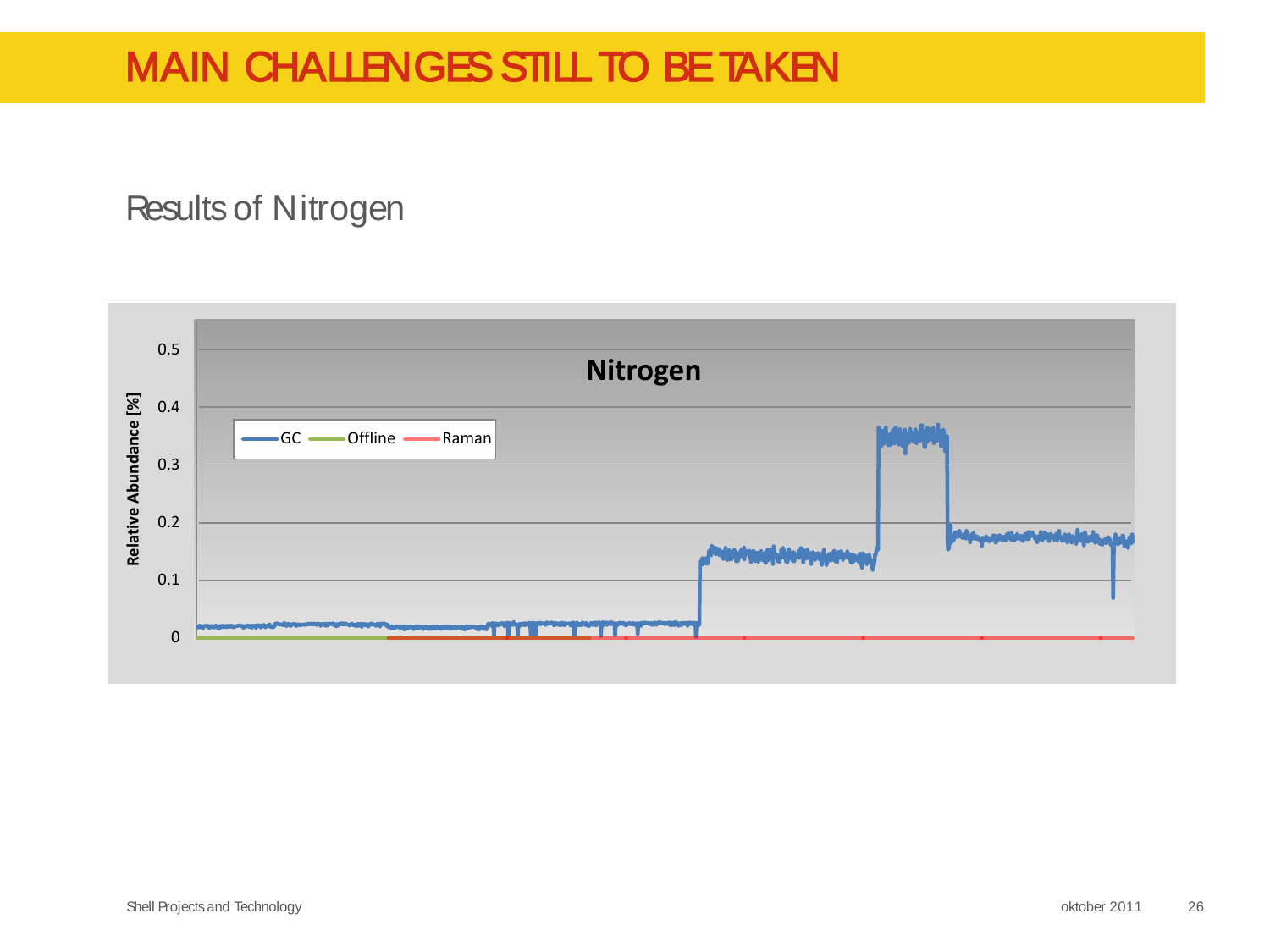With regards to the deviation in Nitrogen you can clearly see it is becoming more significant.

However it was expected that the GC-sampling valve was having some problems with internal leaking.

This caused a larger number of spikes in the initial data and especially showed on offset in the nitrogen.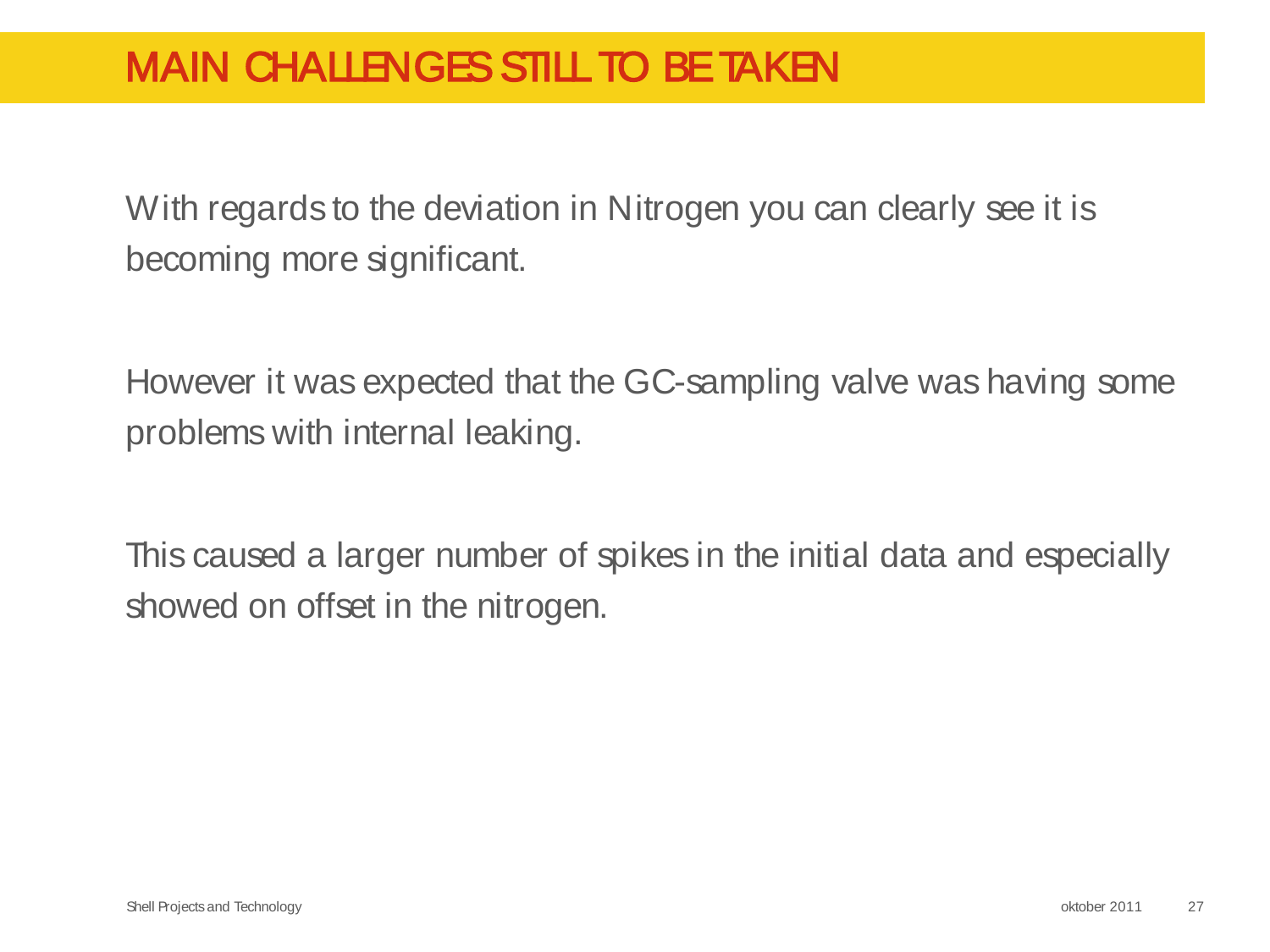#### Possible solutions

- In order to be able to more accurately detect the lower levels of heavy hydrocarbons and nitrogen, it was proposed to average the Raman data over a longer time period for these components.
- By doing this you will reduce the signal to noise ratio, improving the detection limit.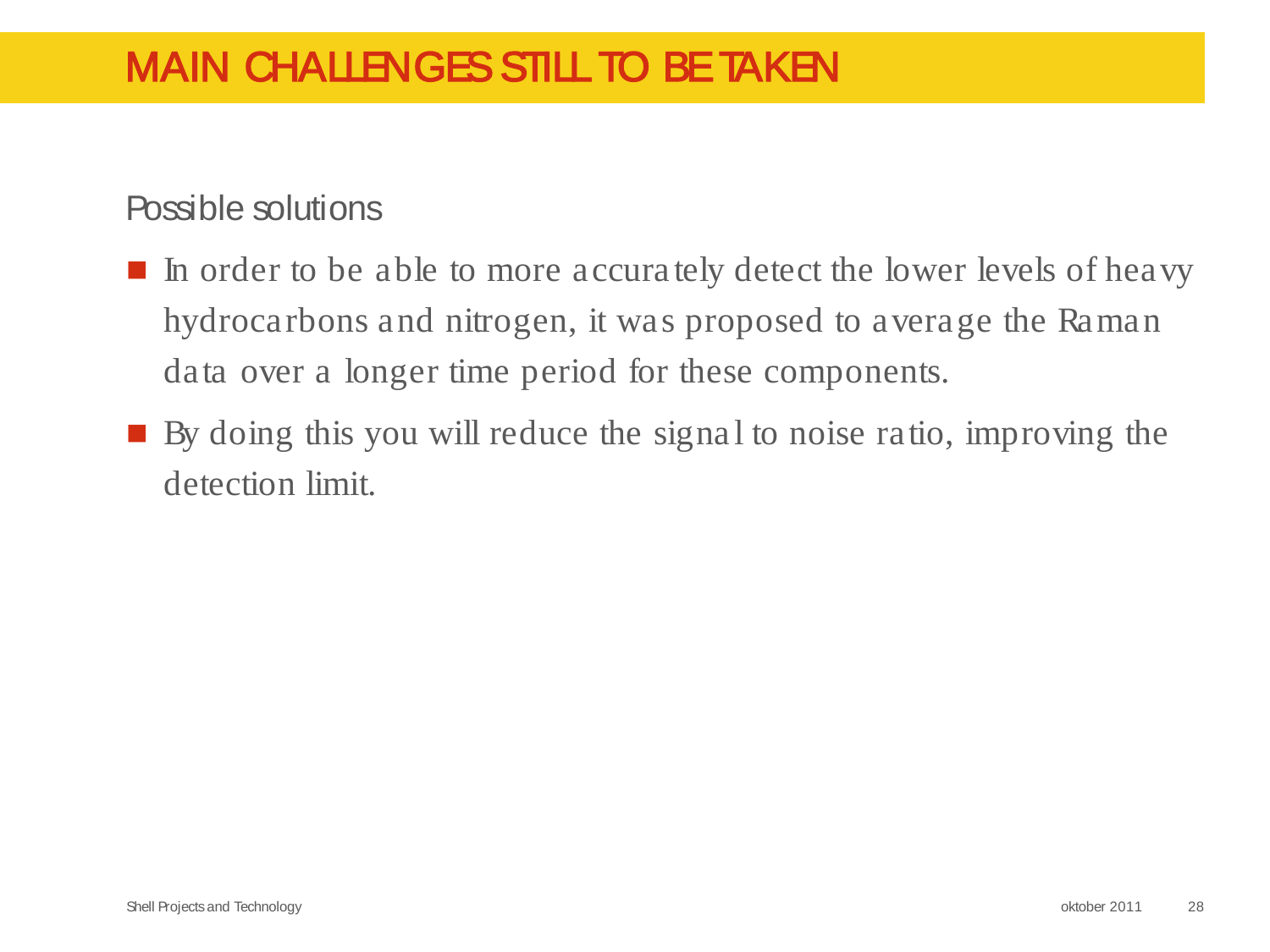Contribution of  $N<sub>2</sub>$  on final heating value

- $\blacksquare$  In general the deviation in the nitrogen concentrations between the online GC and the Raman system results in an average deviation in BTU of 0,99. In this the Raman measurement is always displaying a higher nitrogen content.
- However it is questionable if this is caused only by the Raman.
- **E** Currently the average nitrogen deviation is  $0.03\%$ .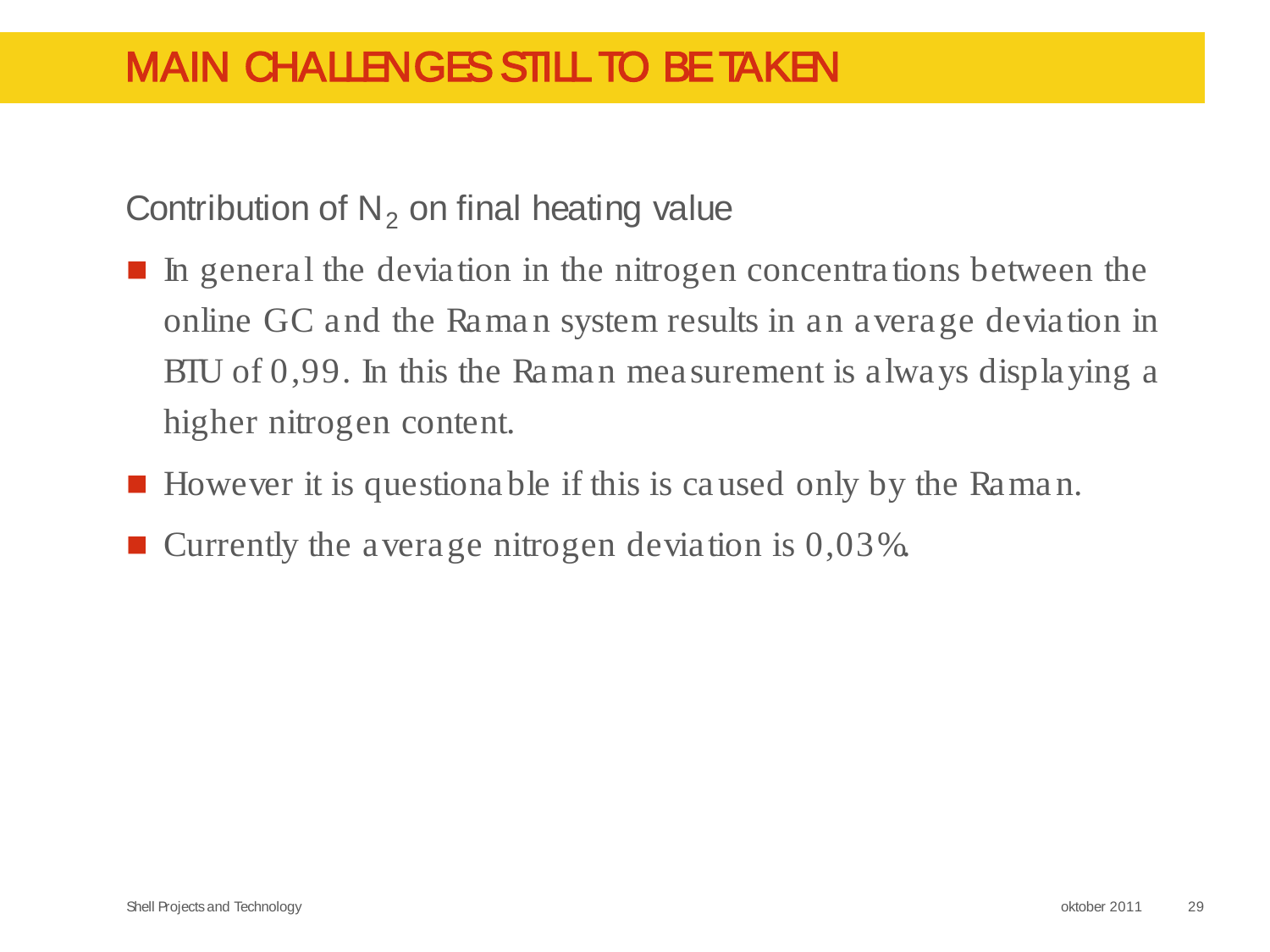Nitrogen performance of online GC with calibration gas



Shell Projects and Technology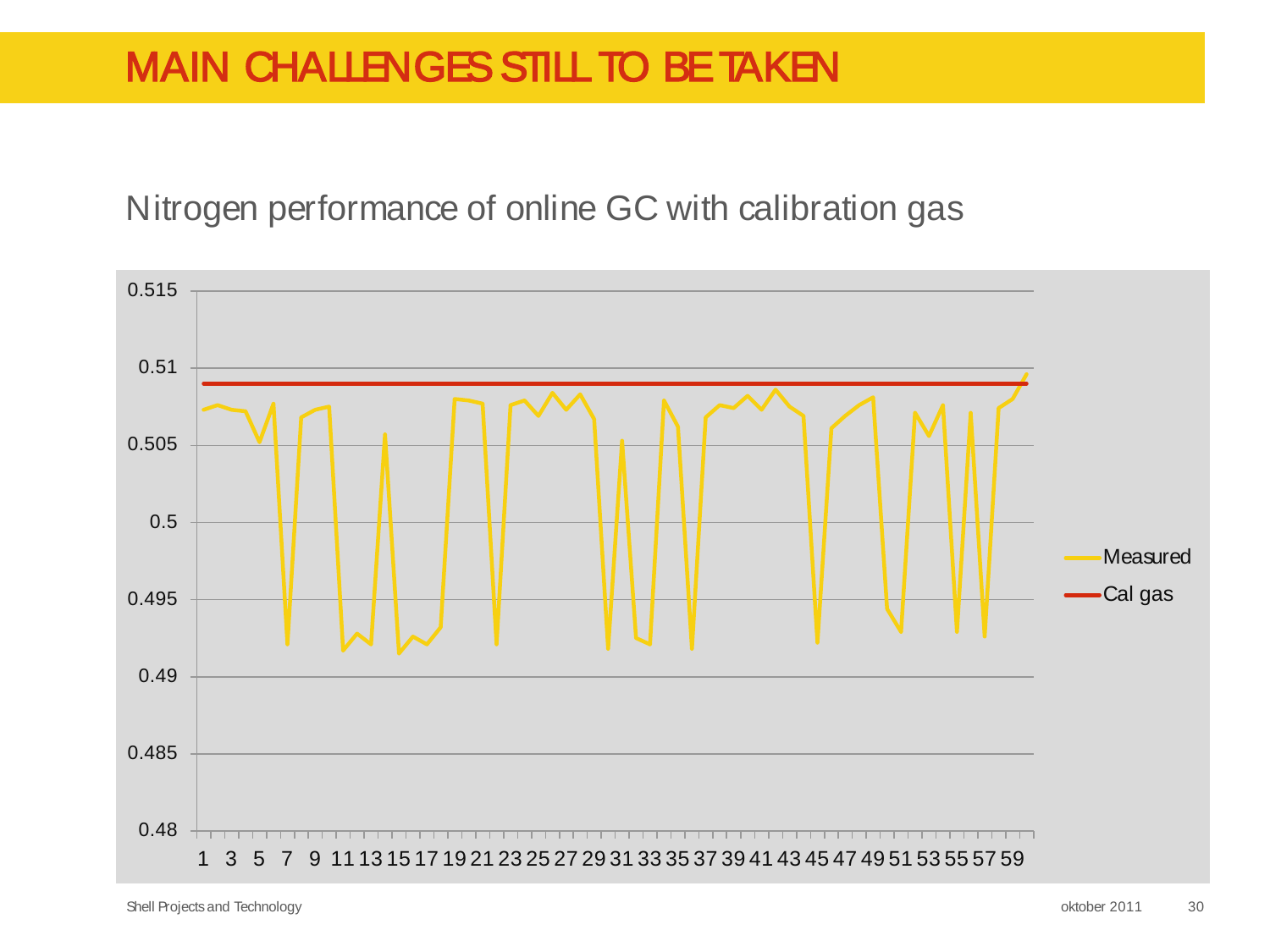Based on the current data, the Raman system has proven to be more stable, with a much lower repeatability compared to the conventional GC technique.

To a large extend this is because the LNG does not need to be vaporized first.

The Raman system needs specific knowledge during commissioning and start up.

Once operational little maintenance is required.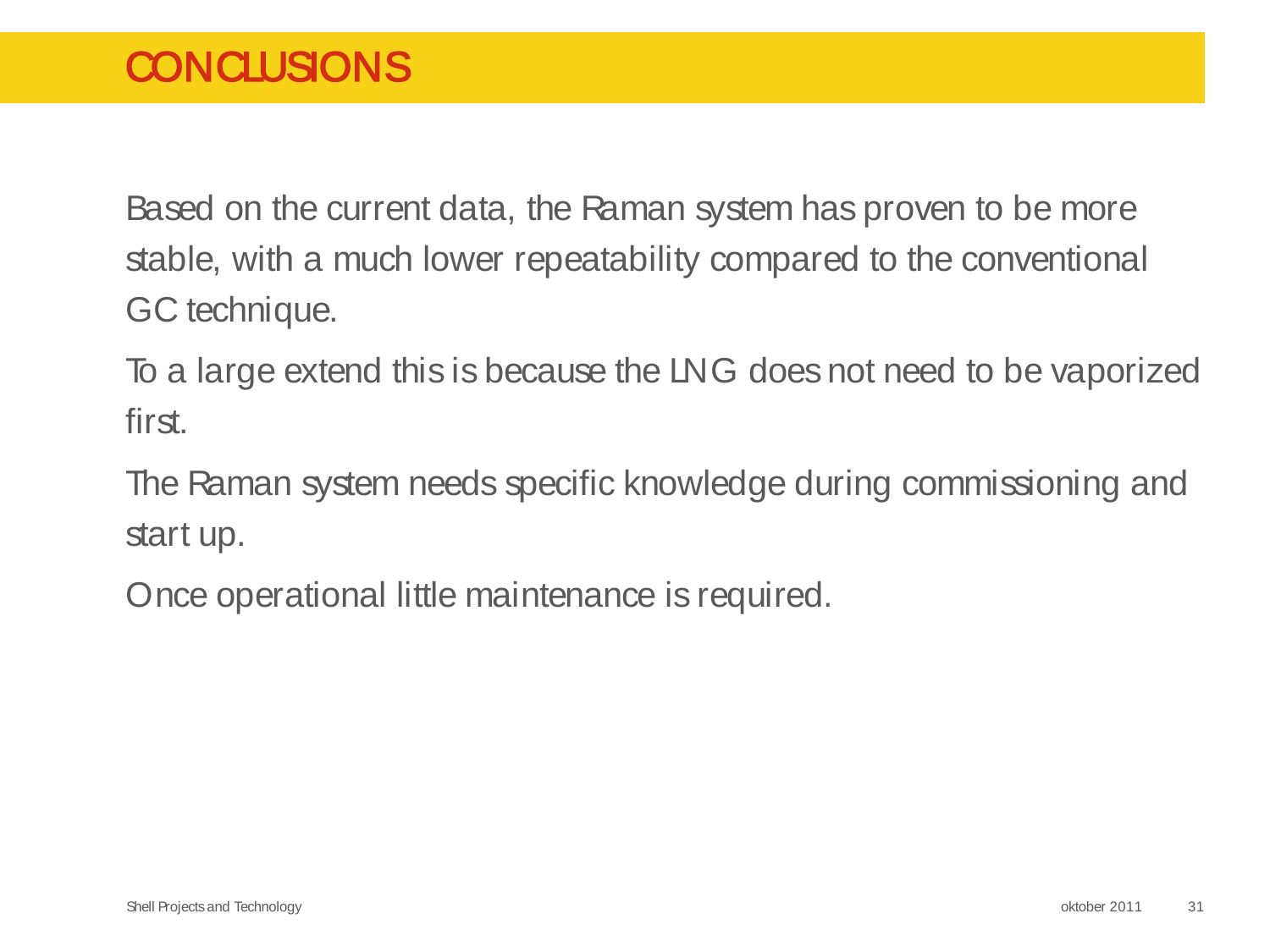# WHAT STILL NEEDS TO BE DONE

The mean time between failure has not been determined yet. This will have to be determined at a real installation over a longer period of time (3 years minimal).

Temperature stability of the measurement has not been determined. For this the analyzer will have to be installed in a different environment that will experience larger temperature swings.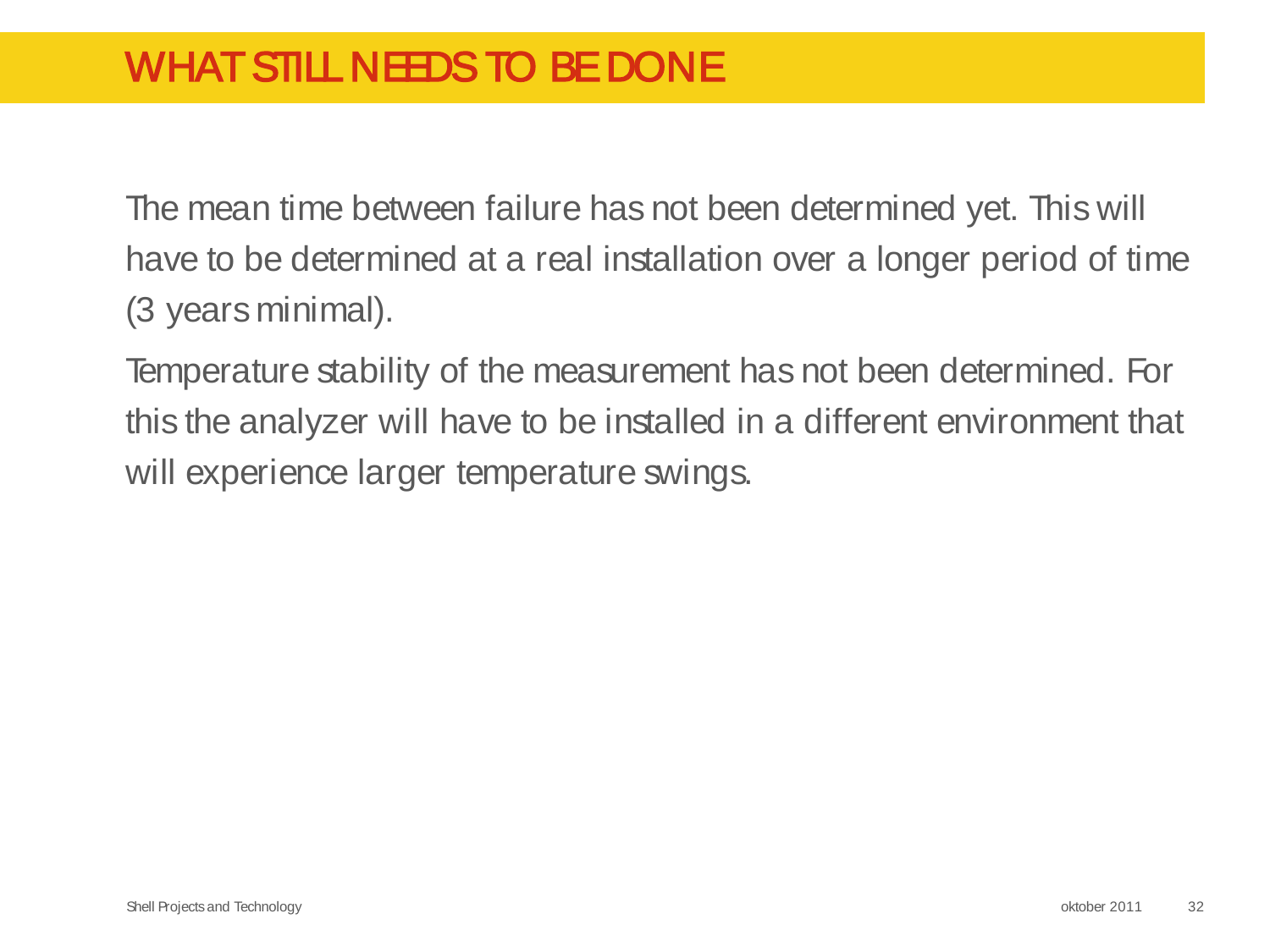In order to get this technique accepted for online custody transfer, an international ISO/ ASTM/ GPA standard will have to be drafted. Additionally the LNG industry will have to build large trust in the new technique.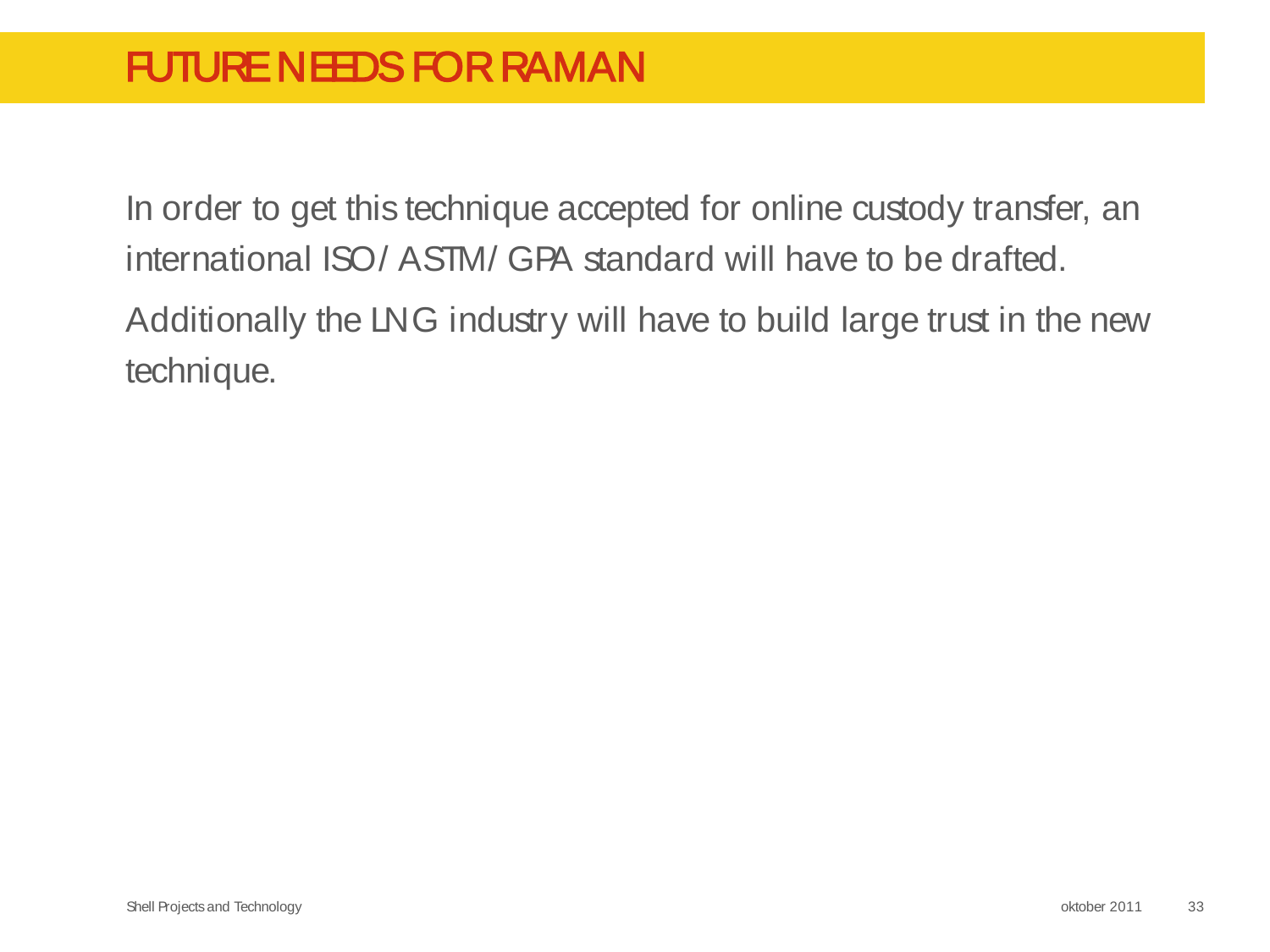